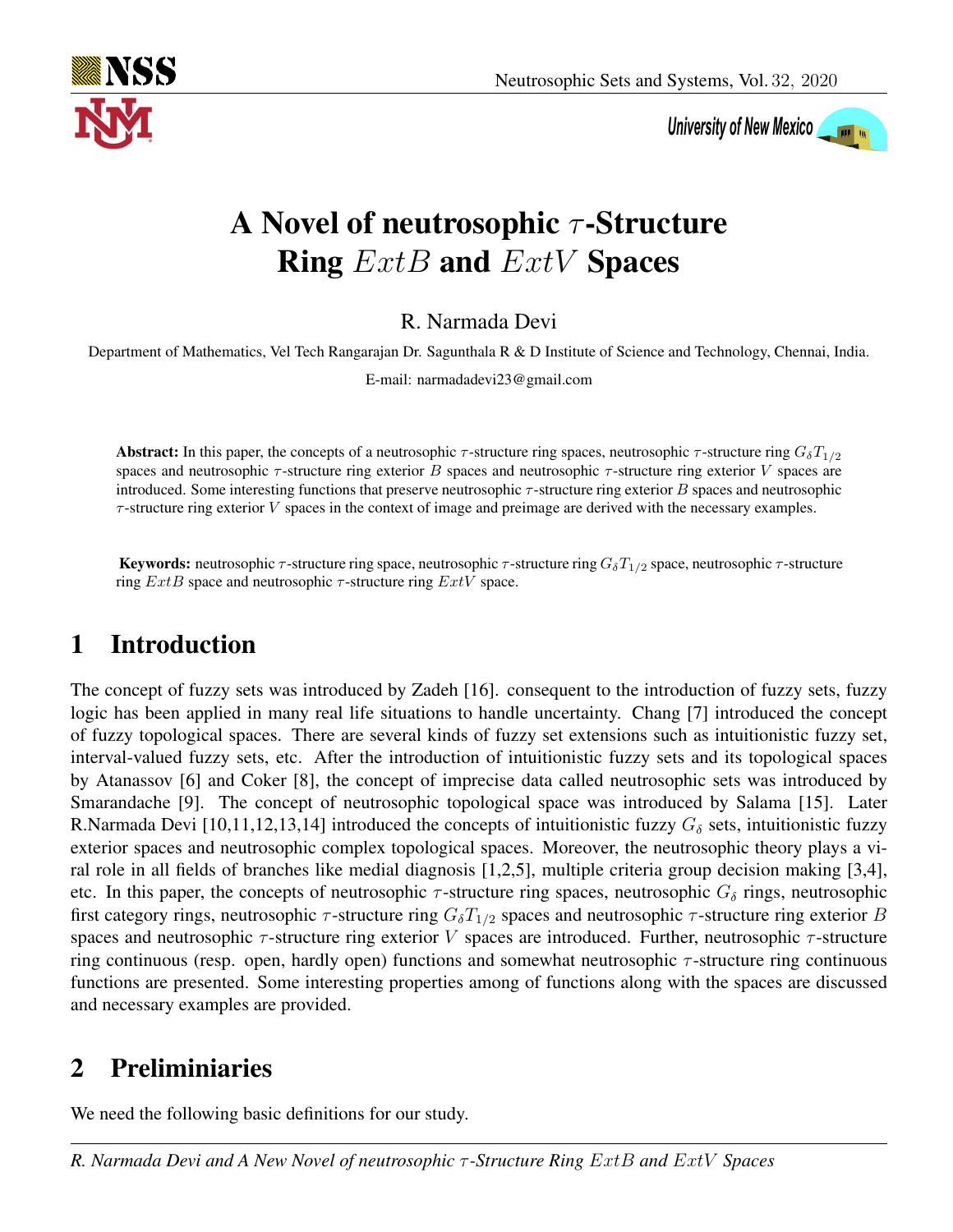**Definition 2.1.** [9] Let X be a nonempty set. A neutrosophic set A in X is defined as an object of the form  $A =$  $\{\langle x, T_A(x), I_A(x), F_A(x)\rangle : x \in X\}$  such that  $T_A, I_A, F_A: X \to [0, 1]$ . and  $0 \le T_A(x) + T_A(x) + T_A(x) \le 3$ .

**Definition 2.2.** [9] Let  $A = \langle x, T_A(x), I_A(x), F_A(x) \rangle$  and  $B = \langle x, T_B(x), I_B(x), F_B(x) \rangle$  be any two neutrosophic sets in  $X$ . Then

- (i)  $A \cup B = \langle x, T_{A \cup B}(x), I_{A \cup B}(x), F_{A \cup B}(x) \rangle$  where  $T_{A \cup B}(x) = T_A(x) \vee T_B(x)$ ,  $I_{A \cup B}(x) = I_A(x) \vee I_B(x)$ and  $F_{A\cup B}(x) = F_A(x) \wedge F_B(x)$ .
- (ii)  $A \cap B = \langle x, T_{A \cap B}(x), I_{A \cap B}(x), F_{A \cap B}(x) \rangle$  where  $T_{A \cap B}(x) = T_A(x) \wedge T_B(x)$ ,  $I_{A \cap B}(x) = I_A(x) \wedge I_B(x)$ and  $F_{A\cap B}(x) = F_A(x) \vee F_B(x)$ .
- (iii)  $A \subseteq B$  if  $T_A(x) \leq T_B(x)$ ,  $I_A(x) \leq I_B(x)$  and  $F_A(x) \geq F_B(x)$ , for all  $x \in X$ .
- (iv) the complement of A is defined as  $C(A) = \langle x, T_{C(A)}(x), I_{C(A)}(x), F_{C(A)}(x) \rangle$  where  $T_{C(A)}(x) = 1 T_A(x)$ ,  $I_{C(A)}(x) = 1 - I_A(x)$  and  $F_{C(A)}(x) = 1 - F_A(x)$ .
- (v)  $0_N = \{ \langle x, 0, 0, 1 \rangle : x \in X \}$  and  $1_N = \{ \langle x, 1, 1, 0 \rangle : x \in X \}$

**Definition 2.3.** [10,11] Let  $(X, T)$  be an intuitionistic fuzzy topological space. Let  $A = \langle x, \mu_A, \gamma_A \rangle$  be an intuitionistic fuzzy set on an intuitionistic fuzzy topological space  $(X, T)$ . Then A is said be an intuitionistic fuzzy  $G_{\delta}$  set if  $A = \bigcap_{i=1}^{\infty} A_i$ , where  $A_i = \langle x, \mu_{A_i}, \gamma_{A_i} \rangle$  is an intuitionistic fuzzy open set in an intuitionistic fuzzy topological space  $(X, T)$ . The complement of an intuitionistic fuzzy  $G_{\delta}$  set is said to be an intuitionistic fuzzy  $F_{\sigma}$  set.

**Definition 2.4.** [12,13] Let  $A = \langle \mu_A, \gamma_A \rangle$  be an intuitionistic fuzzy set on an intuitionistic fuzzy topological space  $(X, \tau)$ . An intuitionistic fuzzy exterior of A is defines as follows: if  $IFExt(A) = IFint(\overline{A})$ 

**Definition 2.5.** [12,13] Let R be a ring. An intuitionistic fuzzy set  $A = \langle x, \mu_A, \gamma_A \rangle$  in R is called an intuitionistic fuzzy ring on R if it satisfies the following conditions on the membership and nonmembership values:

- (i)  $\mu_A(x+y) > \mu_A(x) \wedge \mu_A(y)$ ,
- (ii)  $\mu_A(xy) \geq \mu_A(x) \wedge \mu_A(y)$ ,
- (iii)  $\gamma_A(x+y) \leq \gamma_A(x) \vee \gamma_A(y)$ ,
- (iv)  $\gamma_A(xy) \leq \mu_A(x) \vee \gamma_A(y)$ ,

for all  $x, y \in R$ .

### 3 Properties of neutrosophic  $\tau$ -Structure Ring Exterior B Spaces

**Definition 3.1.** Let R be a ring. A neutrosophic set  $A = \langle x, T_A(x), I_A(x), F_A(x) \rangle$  in R is called a neutrosophic ring on  $R$  if it satisfies the following conditions:

- (i)  $T_A(x + y) > T_A(x) \wedge T_A(y)$  and  $T_A(xy) \ge T_A(x) \wedge T_A(y)$
- (ii)  $I_A(x+y) \geq I_A(x) \wedge I_A(y)$  and  $I_A(xy) \geq I_A(x) \wedge I_A(y)$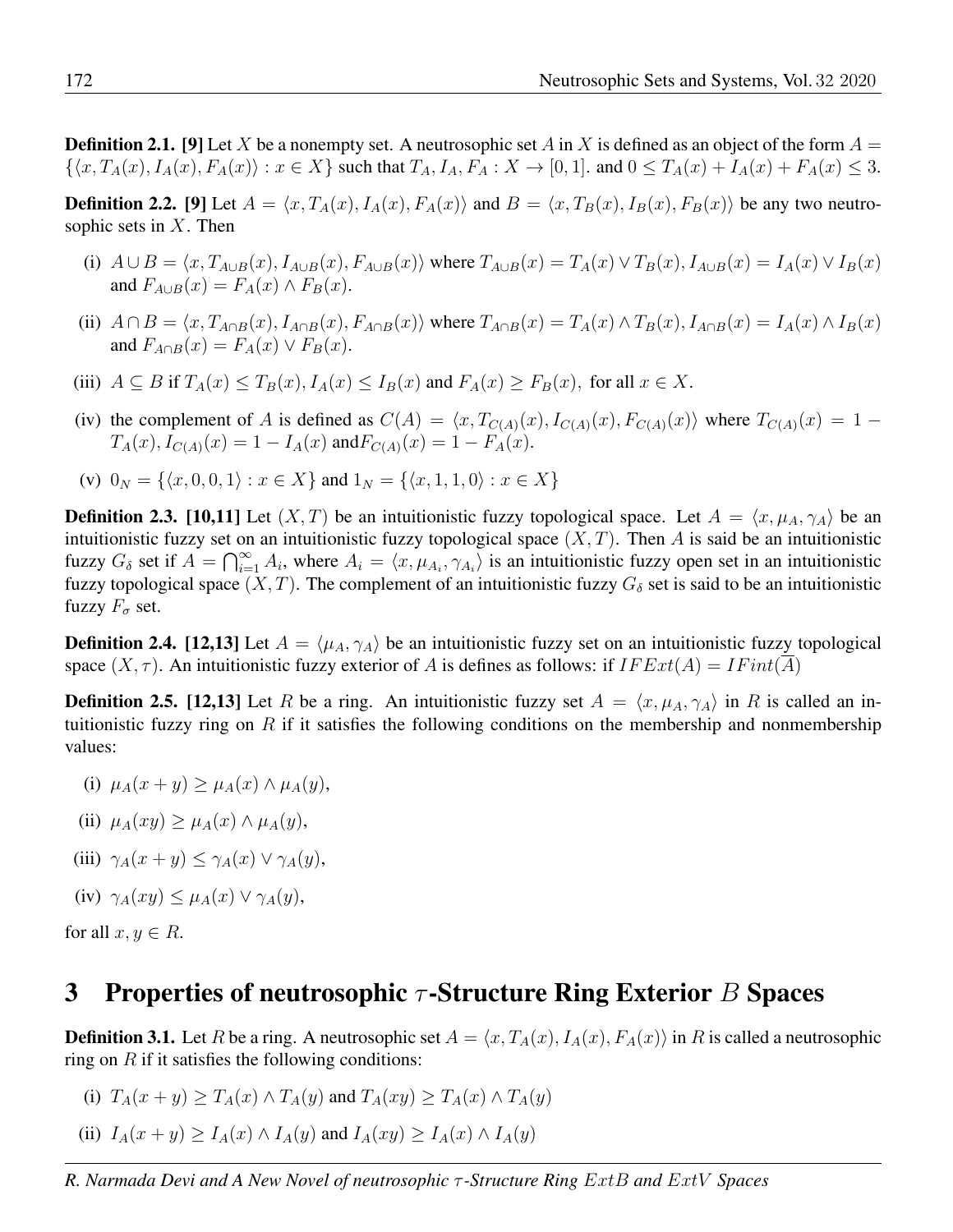(iii)  $F_A(x+y) \le F_A(x) \vee F_A(y)$  and  $F_A(xy) \le F_A(x) \vee F_A(y)$ , for all  $x, y \in R$ .

**Definition 3.2.** Let R be a ring. A family  $\mathscr S$  of a neutrosophic rings in R is said to be neutrosophic  $\tau$ -structure ring on  $R$  if it satisfies the following conditions:

- (i)  $0_N, 1_N \in \mathscr{S}$ .
- (ii)  $G_1 \cap G_2 \in \mathscr{S}$  for any  $G_1, G_2 \in \mathscr{S}$ .
- (iii)  $\bigcup G_i \in \mathscr{S}$  for arbitrary family  $\{G_i \mid i \in I\} \subseteq \mathscr{S}$ .

The ordered pair  $(R, \mathscr{S})$  is called a neutrosophic  $\tau$ -structure ring space. Every member of  $\mathscr{S}$  is called a neutrosophic  $\tau$ -open ring in  $(R, \mathscr{S})$ . The complement  $C(A)$  of a neutrosophic  $\tau$ -open ring A is a neutrosophic  $\tau$ -closed ring in  $(R, \mathscr{S})$ .

**Example 3.1.** Let  $R = \{0, 1\}$  be a set of integers module 2 with two binary operations '+' and '.' are specified by the following tables:

| IJ |  | and | 0 |  |
|----|--|-----|---|--|
|    |  |     |   |  |

Then  $(R, +, \cdot)$  is a ring. Define neutrosophic rings B and D on R as follows:  $T_B(0) = 0.5, T_B(1) = 0.5$  $0.7, I_B(0) = 0.5, I_B(1) = 0.7, F_B(0) = 0.3, F_B(1) = 0.2, T_D(0) = 0.3, T_D(1) = 0.4, I_D(0) = 0.3, I_D(1) = 0.4$  $0.4, F_D(0) = 0.5, F_D(1) = 0.6$ . Then  $\mathscr{S} = \{0_N, B, D, 1_N\}$  is a neutrosophic  $\tau$ -structure ring on R. Thus the pair  $(R, \mathscr{S})$  is a neutrosophic  $\tau$ - structure ring space.

**Notation 3.1.** Let  $(R, \mathscr{S})$  be any neutrosophic  $\tau$ -structure ring space. Then  $NO(R)$  (resp.  $NC(R)$ ) denotes the family of all neutrosophic  $\tau$ -open( resp. closed) rings of  $(R, \mathscr{S})$ .

**Definition 3.3.** Let  $(R, \mathscr{S})$  be any neutrosophic  $\tau$ -structure ring space. Let A be a neutrosophic ring in R. Then the neutrosophic ring interior and neutrosophic ring closure A are defined and denoted as  $NF_Rint(A)$  =  $\bigcup \{B \mid B \in NO(R) \text{ and } B \subseteq A\}$  and  $N F_R cl(A) = \bigcap \{B \mid B \in NC(R) \text{ and } A \subseteq B \text{ respectively.}$ 

**Remark 3.1.** Let  $(R, \mathscr{S})$  be any neutrosophic  $\tau$ -structure ring space. Let A be any neutrosophic ring in R. Then the following statements hold:

- (i)  $N F_R c l(A) = A$  if and only if A is a neutrosophic  $\tau$ -closed ring.
- (ii)  $NF<sub>B</sub>int(A) = A$  if and only if A is a neutrosophic  $\tau$ -open ring.
- (iii)  $NF_Rint(A) \subseteq A \subseteq NF_Rcl(A)$ .
- (iv)  $N F_R int(1_N) = 1_N$  and  $N F_R int(0_N) = 0_N$ .
- (v)  $N F_R c l(1_N) = 1_N$  and  $N F_R c l(0_N) = 0_N$ .
- (vi)  $NF_Rcl(C(A)) = C(NF_Rint(A))$  and  $NF_Rint(C(A)) = C(NF_Rcl(A)).$

(vii) 
$$
\bigcup_{i=1}^{\infty} NF_R cl(A_i) \subseteq NF_R cl(\bigcup_{i=1}^{\infty} A_i).
$$

(viii) 
$$
\bigcap_{i=1}^{n} NF_R cl(A_i) = NF_R cl(\bigcup_{i=1}^{n} A_i).
$$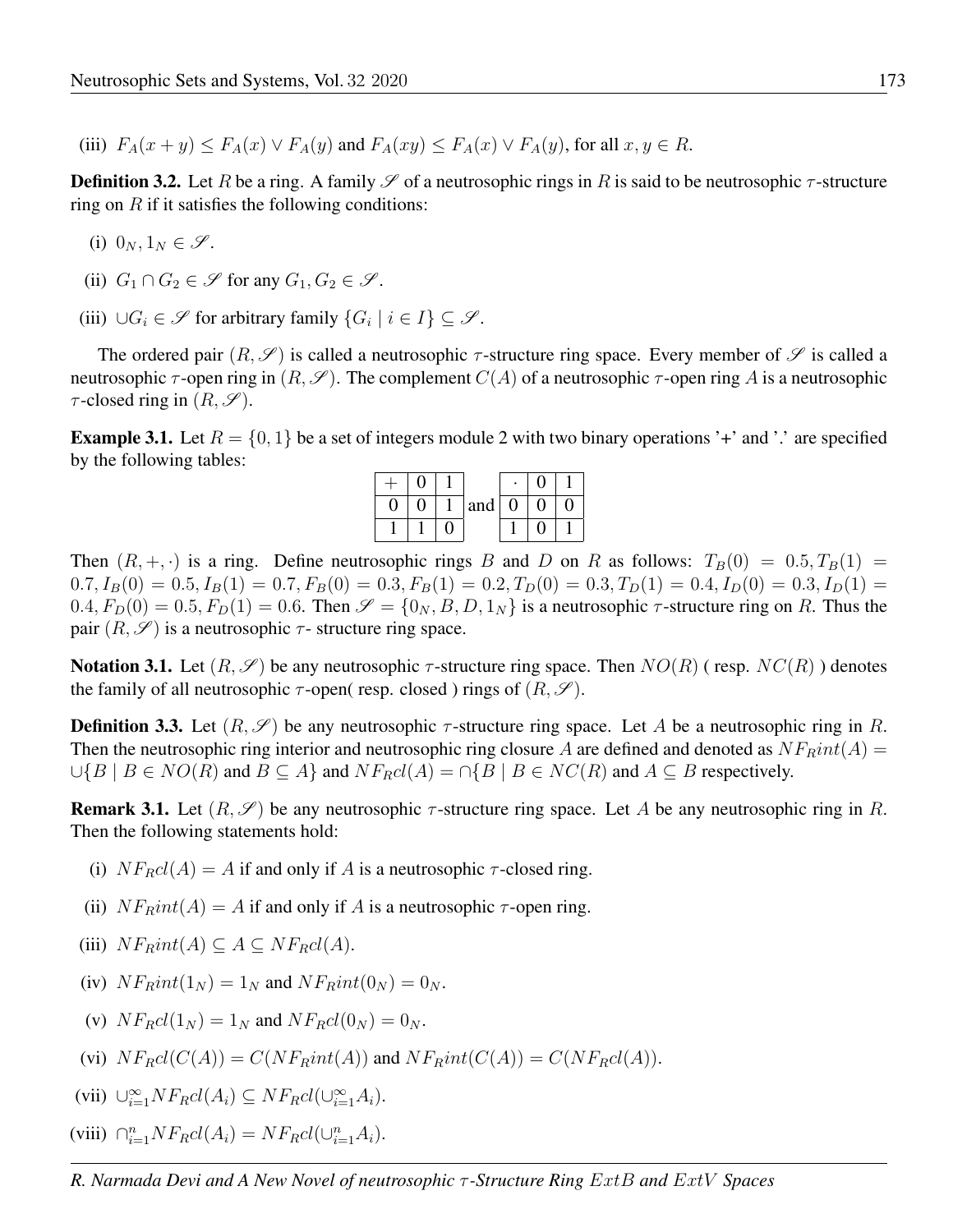- (ix)  $\bigcap_{i=1}^{\infty} NF_R cl(A_i) \subseteq NF_R cl(\bigcup_{i=1}^{\infty} A_i)$ .
- (x)  $\cup_{i=1}^{\infty} NF_Rint(A_i) \subseteq NF_Rint(\cup_{i=1}^{\infty} A_i)$ .

**Definition 3.4.** Let  $(R, \mathscr{S})$  be any neutrosophic  $\tau$ -structure ring space. Let A be a neutrosophic ring in R. Then  $NF_Rint(C(A))$  is called a neutrosophic ring exterior of A and is denoted by  $NF_RExt(A)$ .

**Proposition 3.1.** Let  $(R, \mathscr{S})$  be any neutrosophic  $\tau$ -structure ring space. Let A and B be any two neutrosophic rings in R. Then the following statements hold:

- (i)  $NF_R Ext(A) \subset C(A)$ .
- (ii)  $NF_R Ext(A) = C(NF_R cl(A)).$
- (iii)  $N F_R Ext(N F_R Ext(A)) = N F_R int(N F_R cI(A)).$
- (iv) If  $A \subseteq B$  then  $N F_R Ext(A) \supseteq N F_R Ext(B)$ .
- (v)  $N F_R Ext(1_N) = 0_N$  and  $N F_R Ext(0_N) = 1_N$ .
- (vi)  $N F_R Ext(A \cup B) = N F_R Ext(A) \cap N F_R Ext(B).$

**Definition 3.5.** Let  $(R, \mathscr{S})$  be a neutrosophic  $\tau$ -structure ring space. Let A be any neutrosophic ring in R. Then A is said be to a neutrosophic  $G_{\delta}$  ring in  $(R, \mathscr{S})$  if  $A = \bigcap_{i=1}^{\infty} A_i$ , where  $A_i = \langle x, T_{A_i}, I_{A_i}, F_{A_i} \rangle$  is a neutrosophic  $\tau$ -open ring in  $(R, \mathscr{S})$ . The complement of a neutrosophic  $G_{\delta}$  ring is a neutrosophic  $F_{\sigma}$  ring in  $(R, \mathscr{S}).$ 

**Definition 3.6.** Let  $(R, \mathscr{S})$  be a neutrosophic  $\tau$ -structure ring space. Let A be any neutrosophic ring in R. Then A is said be to a

- (i) neutrosophic dense ring if there exists no neutrosophic  $\tau$ -closed ring B in  $(R, \mathscr{S})$  such that  $A \subset B \subset$  $1_N$ .
- (ii) neutrosophic nowhere dense ring if there exists no neutrosophic  $\tau$ -open ring B in  $(R, \mathscr{S})$  such that  $B \subset NF_Rcl(A)$ . That is,  $NF_Rint(NF_Rcl(A)) = 0_N$ .

**Definition 3.7.** Let  $(R, \mathscr{S})$  be any neutrosophic  $\tau$ -structure ring space. Let A be any neutrosophic fuzzy ring in R. Then A is said be to a neutrosophic first category ring in  $(R, \mathscr{S})$  if  $A = \bigcup_{i=1}^{\infty} A_i$  where  $A_i$ 's are neutrosophic nowhere dense rings in  $(R, \mathscr{S})$ . The complement of a neutrosophic first category ring is a neutrosophic residual ring in  $(R, \mathscr{S})$ .

**Proposition 3.2.** Let  $(R, \mathscr{S})$  be any neutrosophic  $\tau$ -structure ring space. If A is a neutrosophic  $G_{\delta}$  ring and the neutrosophic ring exterior of  $C(A)$  is a neutrosophic dense ring in  $(R, \mathscr{S})$ , then  $C(A)$  is a neutrosophic first category ring in  $(R, \mathscr{S})$ .

#### *Proof:*

A being a neutrosophic  $G_\delta$  ring in  $(R, \mathscr{S})$ ,  $A = \bigcap_{i=1}^{\infty} A_i$  where  $A_i$ 's are neutrosophic  $\tau$ -open rings. Since the neutrosophic ring exterior of  $C(A)$  is a neutrosophic dense ring in  $(R, \mathscr{S})$ ,  $NF_Rcl(NF_RExt(C(A)))$  =  $1_N$ . Because  $NF_RExt(C(A)) \subseteq A \subseteq NF_Rcl(A)$ , one has  $NF_RExt(C(A)) \subseteq NF_Rcl(A)$ .

This implies that  $NF_Rcl(NF_RExt(C(A))) \subseteq NF_Rcl(A)$ , that is,  $1_N \subseteq NF_Rcl(A)$ . Therefore,  $NF_Rcl(A)$  $1_N$ . That is,  $NF_Rcl(A) = NF_Rcl(\bigcap_{i=1}^{\infty} A_i) = 1_N$ . However,  $IF_Rcl(\bigcap_{i=1}^{\infty} A_i) \subseteq \bigcap_{i=1}^{\infty} NF_Rcl(A_i)$ . Hence,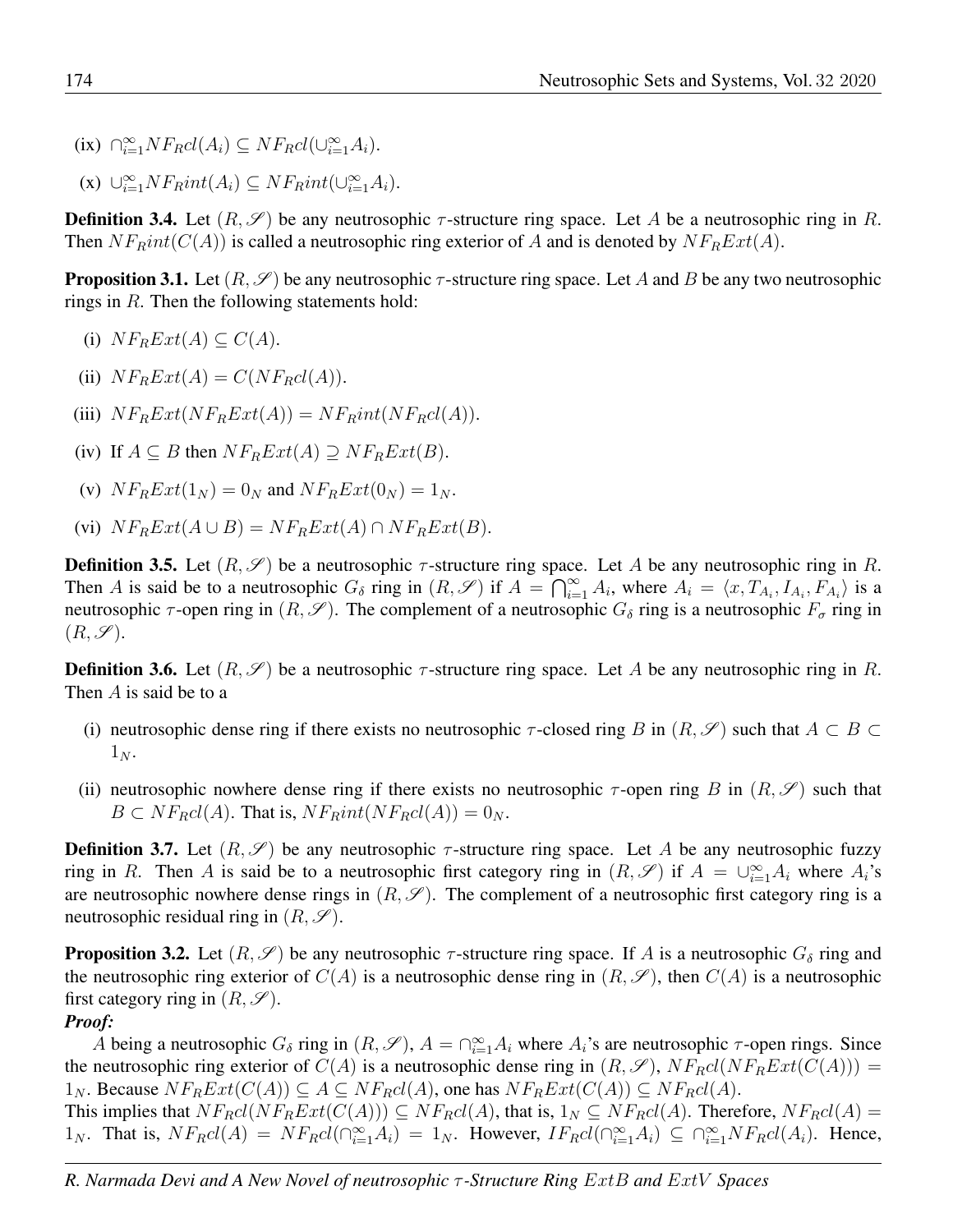$1_N \subseteq \bigcap_{i=1}^{\infty} NF_Rcl(A_i)$ . That is,  $\bigcap_{i=1}^{\infty} NF_Rcl(A_i) = 1_N$ . This implies that  $NF_Rcl(A_i) = 1_N$ , for each  $A_i \in$ S. Hence  $NF_Rcl(NF_Rint(A_i)) = 1_N$ . Now,  $NF_Rint(NF_Rcl(C(A_i))) = NF_Rint(C(NF_Rint(A_i)))$  $C(NF_Rcl(NF_Rint(A_i))) = 0_N$ . Therefore,  $C(A_i)$  is a neutrosophic nowhere dense ring in  $(R, \mathscr{S})$ . Now,  $C(A) = C(\bigcap_{i=1}^{\infty} A_i) = \bigcup_{i=1}^{\infty} C(A_i)$ . Hence,  $C(A) = \bigcup_{i=1}^{\infty} C(A_i)$  where  $C(A_i)$ 's are neutrosophic nowhere dense rings in  $(R, \mathscr{S})$ . Consequently,  $C(A)$  is a neutrosophic first category ring in  $(R, \mathscr{S})$ .

**Proposition 3.3.** If A is a neutrosophic first category ring in a neutrosophic  $\tau$ -structure ring space  $(R, \mathscr{S})$ such that  $B \subseteq C(A)$  where B is non-zero neutrosophic  $G_{\delta}$  ring and the neutrosophic ring exterior of  $C(B)$  is a neutrosophic dense ring in  $(R, \mathscr{S})$ , then A is a neutrosophic nowhere dense ring in  $(R, \mathscr{S})$ . *Proof:*

Let A be a neutrosophic first category ring in  $(R, \mathscr{S})$ . Then  $A = \bigcup_{i=1}^{\infty} A_i$  where  $A_i$ 's are neutrosophic nowhere dense rings in  $(R, \mathscr{S})$ . Now  $C(NF_Rcl(A_i))$  is a neutrosophic  $\tau$ -open ring in  $(R, \mathscr{S})$ . Let  $B =$  $\bigcap_{i=1}^{\infty} C(NF_Rcl(A_i))$ . Then B is non-zero neutrosophic  $G_{\delta}$  ring in  $(R, \mathscr{S})$ . Now,  $B = \bigcap_{i=1}^{\infty} C(NF_Rcl(A_i))$  $C(\bigcup_{i=1}^{\infty} NF_R cl(A_i)) \subseteq C(\bigcup_{i=1}^{\infty} A_i) = C(A)$ . Hence  $B \subseteq C(A)$ . Then  $A \subseteq C(B)$ . Now,

$$
NF_Rint(NF_Rcl((A)) \subseteq NF_Rint(NF_Rcl((C(B)))
$$
  
= 
$$
NF_Rint(C(NF_Rint(B)))
$$
  
= 
$$
C(NF_Rcl(NF_Rint(B)))
$$
  
= 
$$
C(NF_Rcl(NF_RExt(C(B)))
$$

Since  $NF_RExt(C(B))$  is a neutrosophic dense ring in  $(R, \mathscr{S})$ ,  $NF_Rcl(Ext(C(B)))$  $= 1_N$ . Therefore,  $NF_Rint(NF_Rcl(A)) \subseteq 0_N$ . Then,  $NF_Rint(NF_Rcl(A)) = 0_N$ . Hence A is a neutrosophic nowhere dense ring in  $(R, \mathscr{S})$ .

**Definition 3.8.** Let  $(R, \mathscr{S})$  be a neutrosophic  $\tau$ -structure ring space. Let A be any neutrosophic ring in R. Then A is said to be a neutrosophic  $\tau$ -regular closed ring in  $(R, \mathscr{S})$  if  $N F_R cl(N F_R int(A)) = A$ . The complement of a neutrosophic  $\tau$ -regular closed ring in  $(R.\mathscr{S})$  is a neutrosophic  $\tau$ -regular open ring in  $(R.\mathscr{S})$ .

**Remark 3.2.** Every neutrosophic  $\tau$ -regular closed ring is a neutrosophic  $\tau$ -closed ring.

**Definition 3.9.** Let  $(R, \mathscr{S})$  be a neutrosophic  $\tau$ -structure ring space. Then  $(R, \mathscr{S})$  is called a neutrosophic τ-structure ring  $G_{\delta}T_{1/2}$  space if every non-zero neutrosophic  $G_{\delta}$  ring in  $(R, \mathscr{S})$  is a neutrosophic τ-open ring in  $(R, \mathscr{S})$ .

**Proposition 3.4.** If the neutrosophic  $\tau$ -structure ring space  $(R, \mathscr{S})$  is a neutrosophic  $\tau$ -structure ring  $G_{\delta}T_{1/2}$ space and if A is a neutrosophic first category ring in  $(R, \mathscr{S})$ , then A is not a neutrosophic dense ring in  $(R, \mathscr{S}).$ 

#### *Proof:*

Assume the contrary. Suppose that A is a neutrosophic first category ring in  $(R, \mathscr{S})$  such that A is a neutrosophic dense ring in  $(R, \mathscr{S})$ , that is,  $NF_Rcl(A) = 1_N$ . Then,  $A = \bigcup_{i=1}^{\infty} A_i$  where  $A_i$ 's are neutrosophic nowhere dense rings in  $(R, \mathscr{S})$ . Now,  $C(NF_Rcl(A_i))$  is a neutrosophic  $\tau$ -open ring in  $(R, \mathscr{S})$ . Let  $B =$  $\bigcap_{i=1}^{\infty} C(NF_Rcl(A_i))$ . Then, B is non-zero neutrosophic  $G_{\delta}$  ring in  $(R, \mathscr{S})$ . Now,  $B = \bigcap_{i=1}^{\infty} C(NF_Rcl(A_i))$  $C(\bigcup_{i=1}^{\infty} NF_R cl(A_i)) \subseteq C(\bigcup_{i=1}^{\infty} A_i) = C(A)$ . Hence  $B \subseteq C(A)$ . Then,  $NF_R int(B) \subseteq NF_R int(C(A)) \subseteq$  $C(NF_Rcl(A)) = 0_N$ . That is,  $NF_Rint(B) = 0_N$ . Since  $(R, \mathscr{S})$  is a neutrosophic  $\tau$ -structure ring  $G_{\delta}T_{1/2}$ space,  $B = NF_Rint(B)$ , which implies that  $B = 0_N$ . This is a contradiction. Hence A is not a neutrosophic dense ring in  $(R, \mathscr{S})$ .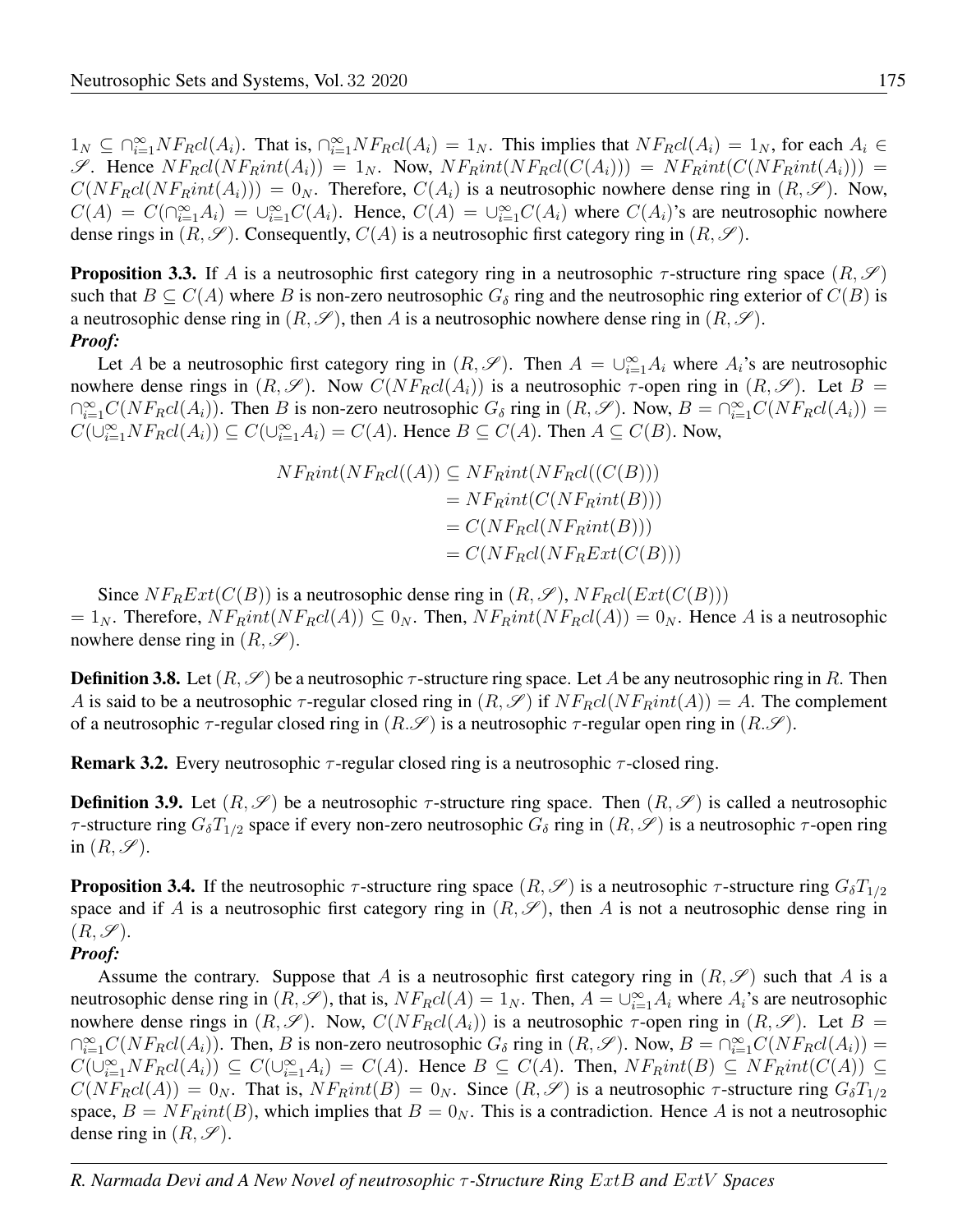**Proposition 3.5.** If  $(R, \mathscr{S})$  is a neutrosophic  $\tau$ -structure ring  $G_{\delta}T_{1/2}$  space, then  $NF_RExt(\cup_{i=1}^{\infty}C(A_i))$  =  $\bigcap_{i=1}^{\infty} A_i$ .

### *Proof:*

Let  $(R, \mathscr{S})$  be a neutrosophic  $\tau$ -structure ring  $G_{\delta}T_{1/2}$  space. Assume that  $A_i$ 's are neutrosophic  $\tau$ -regular closed rings in  $(R, \mathscr{S})$ . Then, the  $A_i$ 's are neutrosophic  $\tau$ -closed rings in  $(R, \mathscr{S})$ , which implies that  $C(A_i)$ 's are neutrosophic  $\tau$ -open rings in  $(R, \mathscr{S})$ . Let  $B = \bigcap_{i=1}^{\infty} A_i$ . Then B is a non-zero neutrosophic  $G_{\delta}$  ring in  $(R, \mathscr{S})$ . Since  $(R, \mathscr{S})$  is a neutrosophic  $\tau$ -ring  $G_{\delta}T_{1/2}$  space,  $B = NF_Rint(B)$  is a neutrosophic  $\tau$ -open ring, which implies that  $NF_Rint(\bigcap_{i=1}^{\infty}A_i) = \bigcap_{i=1}^{\infty}A_i$ . Now,  $NF_RExt(\bigcup_{i=1}^{\infty}C(A_i)) = NF_Rint(C(\bigcup_{i=1}^{\infty}C(A_i)))$  $NF_Rint(\bigcap_{i=1}^{\infty}A_i) = \bigcap_{i=1}^{\infty}A_i$ . Hence the proof.

**Definition 3.10.** Let  $(R, \mathscr{S})$  be a neutrosophic  $\tau$ -structure ring space. Then  $(R, \mathscr{S})$  is called a neutrosophic  $\tau$ -structure ring exterior B (in short,  $ExtB$ ) space if  $NF_R Ext(\bigcap_{i=1}^{\infty}C(A_i)) = 0_N$  where  $A_i$ 's are neutrosophic nowhere dense rings in  $(R, \mathscr{S})$ .

**Example 3.2.** Let  $R = \{0, 1\}$  be a set of integers of module 2 with two binary operations provided by the following tables:



Then  $(R, +, \cdot)$  is a ring. Define neutrosophic rings A, B, M, D, E, F and G on R as follows:  $T_A(0)$  =  $0.5, T_A(1) = 0.7, I_A(0) = 0.5, I_A(1) = 0.7, F_A(0) = 0.3, F_A(1) = 0.3, T_B(0) = 0.5, T_B(1) = 0.7, I_B(0) = 0.5$  $0.5, I_B(1) = 0.7, F_B(0) = 0.3, F_B(1) = 0.2, T_M(0) = 0.3, T_M(1) = 0.4, I_M(0) = 0.3, I_M(1) = 0.4, F_M(0) = 0.4,$  $0.5, F_M(1) = 0.6, T_D(0) = 0.4, T_D(1) = 0.5, I_D(0) = 0.4, I_D(1) = 0.5, F_D(0) = 0.3, F_D(1) = 0.5, T_E(0) = 0.5, T_E(1) = 0.5, T_E(1) = 0.5, T_E(0) = 0.5, T_E(1) = 0.5, T_E(0) = 0.5, T_E(1) = 0.5, T_E(0) = 0.5, T_E(1) = 0.5, T_E(0) = 0.5, T_E(1) = 0.5, T_E(0) = 0.5, T_E(1) =$  $0.3, T_E(1) = 0.2, I_E(0) = 0.3, I_E(1) = 0.2, F_E(0) = 0.5, F_E(1) = 0.7, T_F(0) = 0.3, T_F(1) = 0.2, I_F(0) = 0.3,$  $0.3, I_F(1) = 0.2, F_F(0) = 0.5, F_F(1) = 0.8, T_G(0) = 0.3, T_G(1) = 0.2, I_G(0) = 0.3, I_G(1) = 0.2, F_G(0) = 0.3,$  $0.6, F_G(1) = 0.7, T_H(0) = 0.3, T_H(1) = 0.2, I_H(0) = 0.3, I_H(1) = 0.2, F_H(0) = 0.6, F_H(1) = 0.8$ . Then  $\mathscr{S} = \{0_N, A, B, M, D, 1_N\}$  is a neutrosophic  $\tau$ -structure ring on R. Thus the pair  $(R, \mathscr{S})$  is a neutrosophic  $\tau$ -structure ring space. Let  $\{E, F, G, H\}$  be neutrosophic nowhere dense rings in  $(R, \mathscr{S})$ .

Then  $N F_R Ext(\bigcap \{C(E), C(F), C(G), C(H)\}) = N F_R Ext(C(E)) = N F_R int(E) = 0_N$ . Therefore,  $(R, \mathscr{S})$  is a neutrosophic  $\tau$ -structure ring  $ExtB$  space.

**Proposition 3.6.** Let  $(R, \mathscr{S})$  be a neutrosophic  $\tau$ -structure ring space. Then the following statements are equivalent:

- (i)  $(R, \mathscr{S})$  is a neutrosophic  $\tau$ -structure ring  $ExtB$  space.
- (ii)  $NF<sub>R</sub>int(A) = 0<sub>N</sub>$ , for every neutrosophic first category ring A in  $(R, \mathscr{S})$ .
- (iii)  $N F_R c l(A) = 1_N$ , for every neutrosophic residual ring A in  $(R, \mathscr{S})$ .

#### *Proof:*

 $(i) \Rightarrow (ii)$ 

Let A be any neutrosophic first category ring in  $(R, \mathscr{S})$ . Then  $A = \bigcup_{i=1}^{\infty} A_i$  where  $A_i$ 's are neutrosophic nowhere dense rings in  $(R, \mathscr{S})$ . Now,  $NF_Rint(A) = NF_Rint(\cup_{i=1}^{\infty} A_i) = NF_Rint(C(\cap_{i=1}^{\infty} C(A_i)))$  =  $N F_R Ext(\bigcap_{i=1}^{\infty} C(A_i))$ . Since  $(R, \mathscr{S})$  is a neutrosophic  $\tau$ -structure ring  $ExtB$  space,  $N F_R Ext(\bigcap_{i=1}^{\infty} C(A_i)) =$  $0_N$ . Therefore,  $N F_R int(A) = 0_N$ . Hence (i)  $\Rightarrow$  (ii).  $(ii) \Rightarrow (iii)$ 

*R. Narmada Devi and A New Novel of neutrosophic* τ *-Structure Ring* ExtB *and* ExtV *Spaces*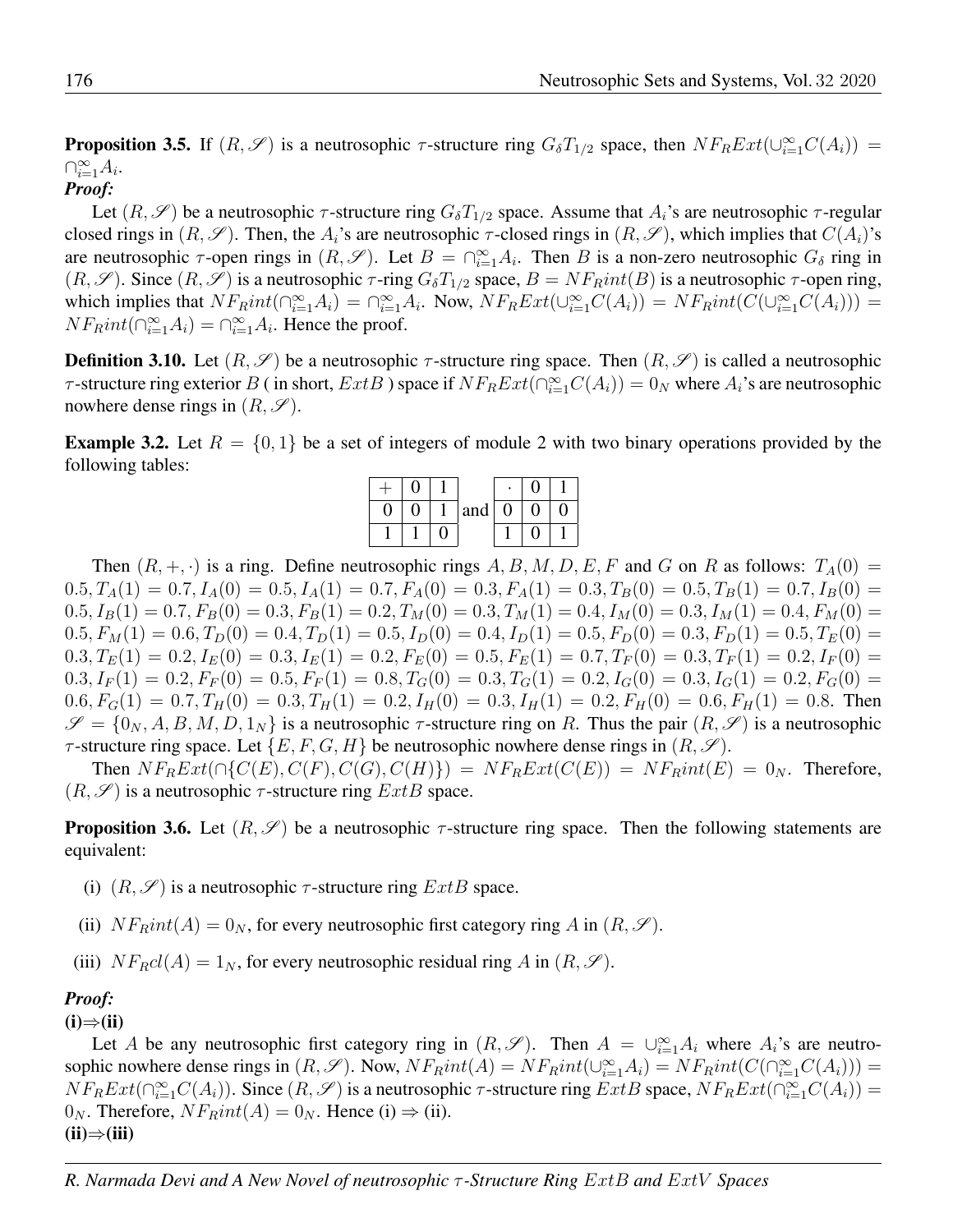Let A be any neutrosophic residual ring in  $(R, \mathscr{S})$ . Then  $C(A)$  is a neutrosophic first category ring in  $(R, \mathscr{S})$ . By (ii),  $NF_Rint(C(A)) = 0_N$ . That is,  $NF_Rint(C(A)) = 0_N = C(NF_Rcl(A))$ . Therefore,  $N F_R c l(A) = 1_N$ . Hence (ii)  $\Rightarrow$  (iii).

 $(iii) \Rightarrow (i)$ 

Let A be any neutrosophic first category ring in  $(R, \mathscr{S})$ . Then  $A = \bigcup_{i=1}^{\infty} A_i$  where  $A_i$ 's are neutrosophic nowhere dense rings in  $(R, \mathscr{S})$ . Since A is a neutrosophic first category ring,  $C(A)$  is a neutrosophic residual ring in  $(R, \mathscr{S})$ . Then by (iii),  $N F_R cl(C(A)) = 1_N$ . Now,  $N F_R Ext(\bigcap_{i=1}^{\infty} C(A_i)) = N F_R int(C(\bigcap_{i=1}^{\infty} C(A_i))) =$  $NF_Rint(\bigcup_{i=1}^{\infty} A_i) = NF_Rint(A) = C(NF_Rcl(C(A))) = 0_N$ . Hence,  $NF_RExt(\bigcap_{i=1}^{\infty} C(A_i)) = 0_N$  where  $A_i$ 's are neutrosophic nowhere dense rings in  $(R, \mathscr{S})$ . Therefore,  $(R, \mathscr{S})$  is a neutrosophic  $\tau$ -structure ring  $ExtB$ space.

**Proposition 3.7.** If A is a neutrosophic first category ring in a neutrosophic  $\tau$ -structure ring space  $(R, \mathscr{S})$ such that  $B \subseteq C(A)$  where B is non-zero neutrosophic  $G_{\delta}$  ring and the neutrosophic ring exterior of  $C(B)$  is a neutrosophic dense ring in  $(R, \mathscr{S})$ , then  $(R, \mathscr{S})$  is a neutrosophic  $\tau$ -structure ring  $ExtB$  space. *Proof:*

Let A be any neutrosophic first category ring in  $(R, \mathscr{S})$  such that  $B \subseteq C(A)$  where B is non-zero neutrosophic  $G_{\delta}$  ring and the neutrosophic ring exterior of  $C(B)$  is aneutrosophic dense ring in  $(R, \mathscr{S})$ . Then by Proposition 3.3., A is a neutrosophic nowhere dense ring  $(R, \mathscr{S})$ , that is,  $NF_Rint(NF_RcI(A)) = 0_N$ . Then,  $NF_Rint(A) \subseteq NF_Rint(NF_RcI(A))$  implies that  $NF_Rint(A) = 0_N$ . By Proposition 3.6.,  $(R, \mathscr{S})$  is a neutrosophic  $\tau$ -structure ring  $ExtB$  space.

**Proposition 3.8.** If  $(R, \mathscr{S})$  is a neutrosophic  $\tau$ -structure ring  $ExtB$  space and if  $\bigcup_{i=1}^{\infty} A_i = 1_N$  where  $A_i$ 's are neutrosophic  $\tau$ -regular closed rings in  $(R, \mathscr{S})$ , then  $N F_R cl(\cup_{i=1}^{\infty} NF_R Ext(C(A_i))) = 1_N$ . *Proof:*

Let  $(R, \mathscr{S})$  be any neutrosophic  $\tau$ -structure ring  $ExtB$  space. Assume that  $A_i$ 's are neutrosophic  $\tau$ regular closed rings in  $(R, \mathscr{S})$ . Suppose that  $NF_Rint(A_i) = 0_N$ , for each  $i \in J$ . Since  $A_i$  is a neutrosophic τ- regular closed ring in  $(R, \mathscr{S})$ ,  $A_i$  is a neutrosophic τ-closed ring in  $(R, \mathscr{S})$ . Also,  $NF_Rint(A_i) = 0_N$ implies that  $NF_Rint(NF_RcI(A_i)) = 0_N$ . Therefore,  $A_i$ 's are neutrosophic nowhere dense rings in  $(R, \mathscr{S})$ . Since  $\bigcup_{i=1}^{\infty} A_i = 1_N$ ,  $N F_R Ext(\bigcap_{i=1}^{\infty} C(A_i)) = N F_R Ext(C(\bigcup_{i=1}^{\infty} A_i)) = N F_R int(\bigcup_{i=1}^{\infty} A_i) = N F_R int(1_N) = N F_R int(\bigcap_{i=1}^{\infty} A_i)$ 1<sub>N</sub>. Hence,  $N F_R Ext(\bigcap_{i=1}^{\infty} C(A_i)) = 1_N$ . Since  $(R, \mathscr{S})$  is a neutrosophic  $\tau$ -structure ring  $ExtB$  space,  $N F_R Ext(\bigcap_{i=1}^{\infty} C(A_i)) = 0_N$ , which is a contradiction. Hence  $N F_R int(A_i) \neq 0_N$ , for atleast one  $i \in$ J. Therefore,  $\bigcup_{i=1}^{\infty} NF_Rint(A_i) \neq 0_N$ . Since  $A_i$  is a neutrosophic  $\tau$ -regular closed rings in  $(R, \mathscr{S})$  and  $\bigcup_{i=1}^{\infty} NF_R cl(A_i) \subseteq NF_R cl(\bigcup_{i=1}^{\infty} A_i),$ 

$$
\Rightarrow \cup_{i=1}^{\infty} N F_R cl(N F_R int(A_i)) \subseteq N F_R cl(\cup_{i=1}^{\infty} N F_R int(A_i))
$$
  
\n
$$
\Rightarrow \cup_{i=1}^{\infty} A_i \subseteq N F_R cl(\cup_{i=1}^{\infty} N F_R int(A_i))
$$
  
\n
$$
\Rightarrow \cup_{i=1}^{\infty} A_i \subseteq N F_R cl(\cup_{i=1}^{\infty} N F_R Ext(C(A_i)))
$$
  
\n
$$
\Rightarrow 1_N \subseteq N F_R cl(\cup_{i=1}^{\infty} N F_R Ext(C(A_i))).
$$

But  $1_N \supseteq NF_R cl(\bigcup_{i=1}^{\infty} NF_R Ext(C(A_i)))$ . Hence,  $NF_R cl(\bigcup_{i=1}^{\infty} NF_R Ext(C(A_i))) = 1_N$ .

## **4** On neutrosophic  $\tau$ -Structure Ring Exterior V Spaces

**Definition 4.1.** Let  $(R, \mathscr{S})$  be any neutrosophic  $\tau$ -structure ring space. Then  $(R, \mathscr{S})$  is called a neutrosophic  $\tau$ -structure ring exterior V (in short,  $ExtV$ ) space if  $NF_Rcl(\bigcap_{i=1}^n A_i) = 1_N$  where  $A_i$ 's are neutrosophic  $G_\delta$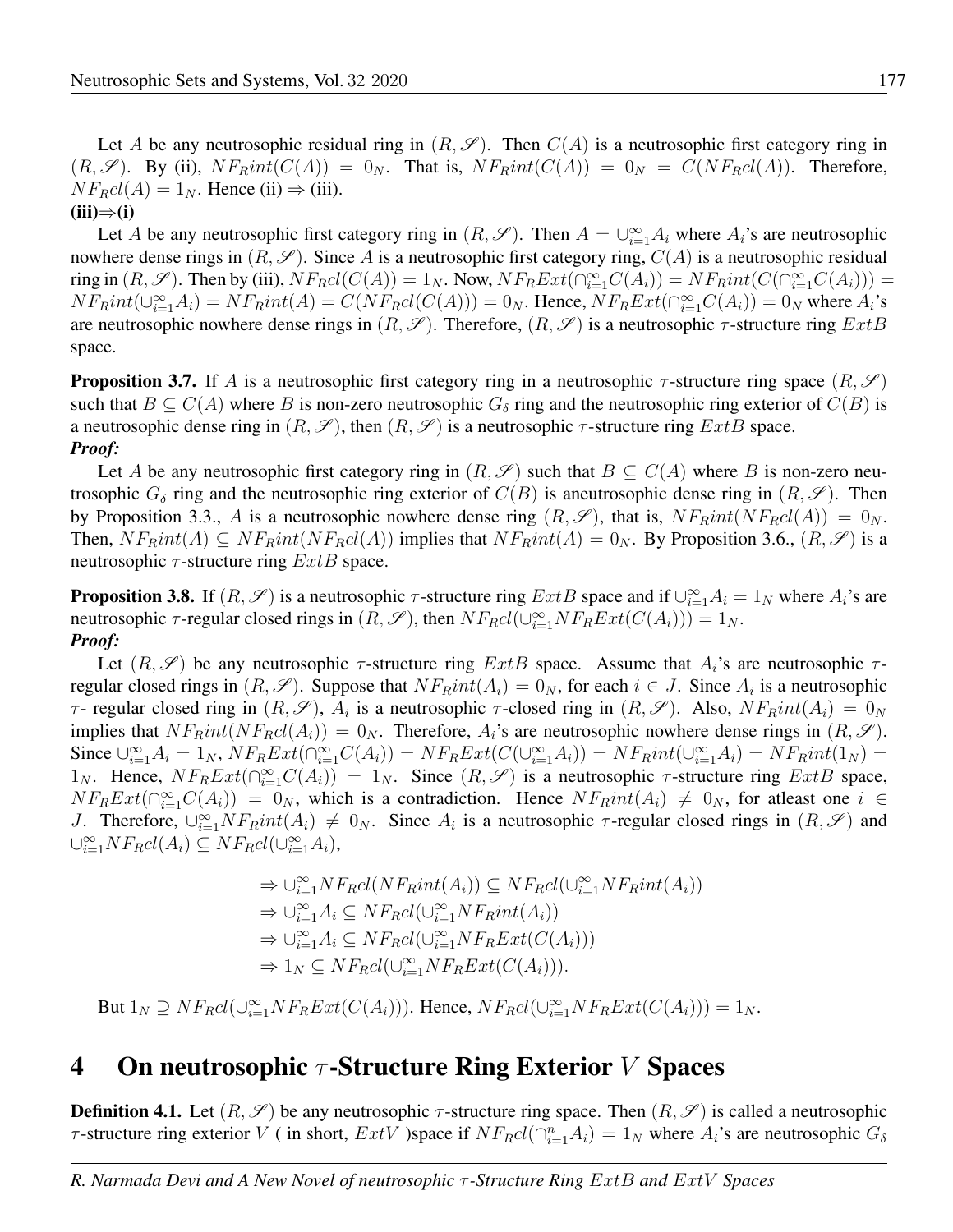rings and the neutrosophic ring exterior of  $C(A_i)$ 's are neutrosophic dense rings in  $(R, \mathscr{S})$ .

**Example 4.1.** Let  $R = \{0, 1, 2\}$  be a set of integers of module 3 together with two binary operations as follows:

|  |  | and |  | וו |  |
|--|--|-----|--|----|--|
|  |  |     |  |    |  |
|  |  |     |  |    |  |

Then  $(R, +, \cdot)$  is a ring. Define neutrosophic rings A, B and D on R as follows:  $T_A(0) = 1, T_A(1) = 1$  $0.2, T_A(2) = 0.9, I_A(0) = 1, I_A(1) = 0.2, I_A(2) = 0.9, F_A(0) = 0, F_A(1) = 0.8, F_A(2) = 0.1, T_B(0) = 0.0$  $0.3, T_B(1) = 1, T_B(2) = 0.2, I_B(0) = 0.3, I_B(1) = 1, I_B(2) = 0.2, F_B(0) = 0.7, F_B(1) = 0, F_B(2) = 0.7,$  $0.8, T_D(0) = 0.7, T_D(1) = 0.4, T_D(2) = 1, I_D(0) = 0.7, I_D(1) = 0.4, I_D(2) = 1, F_D(0) = 0.3, F_D(1) = 0.6, T_D(2) = 0.7, I_D(1) = 0.7, I_D(2) = 0.7, I_D(3) = 0.7, I_D(4) = 0.7, I_D(5) = 0.7, I_D(6) = 0.7, I_D(7) = 0.7, I_D(8) = 0.7, I_D(9) = 0.7, I_D(1) = 0.7, I_D(1) = 0.7,$  $0.6, F<sub>D</sub>(2) = 0.$ 

Then  $\mathscr{S} = \{0_N, A, B, D, A \cap B, A \cup B, A \cap D, A \cup D, B \cap D, B \cup D, D \cap (A \cup B), A \cup (B \cap D), B \cup (A \cap D), 1_N\}$ is a neutrosophic  $\tau$ -structure ring on R. Thus the pair  $(R, \mathscr{S})$  is a neutrosophic  $\tau$ -structure ring space.

Now,  $A \cap D = \cap \{B \cup (A \cap D), D \cap (A \cup B), D, A\}$  and  $D \cap (A \cup B) = \cap \{A \cup B, D \cap (A \cup B), A \cup D\}$  are neutrosophic  $G_{\delta}$  rings in  $(R, \mathscr{S})$ . Also, the neutrosophic ring exterior of  $C(A \cap D)$  and  $C(D \cap (A \cup B))$  are neutrosophic dense rings in  $(R, \mathscr{S})$ . Now,  $N F_R cl(\bigcap \{A \cap D, D \cap (A \cup B)\}\big) = N F_R cl(A \cap D) = 1_N$ . Therefore,  $(R, \mathscr{S})$  is a neutrosophic  $\tau$ -structure ring  $ExtV$  space.

**Proposition 4.1.** Let  $(R, \mathscr{S})$  be a neutrosophic structure ring space. Then  $(R, \mathscr{S})$  is a neutrosophic  $\tau$ -structure ring  $ExtV$  space iff  $NF_Rint(\bigcup_{i=1}^n C(A_i)) = 0_N$  where  $A_i$ 's are neutrosophic  $G_\delta$  rings and the neutrosophic ring exterior of  $C(A_i)$ 's are neutrosophic dense rings in  $(R, \mathscr{S})$ . *Proof:*

Let  $(R, \mathscr{S})$  be a neutrosophic ring  $ExtV$  space. Assume that  $A_i$ 's are neutrosophic  $G_\delta$  rings and the neutrosophic ring exterior of  $C(A_i)$ 's are neutrosophic dense rings in  $(R, \mathscr{S})$ . Since  $(R, \mathscr{S})$  is a neutrosophic *τ*-structure ring  $ExtV$  space,  $NF_Rcl(\bigcap_{i=1}^n A_i) = 1_N$ . Now,  $NF_Rint(\bigcup_{i=1}^n C(A_i)) = NF_Rint(C(\bigcap_{i=1}^n A_i)) =$  $C(NF_Rcl(\bigcap_{i=1}^n A_i)) = 0_N$ . Therefore,  $NF_Rint(\bigcup_{i=1}^n C(A_i)) = 0_N$  where  $A_i$ 's are neutrosophic  $G_\delta$  rings and the neutrosophic ring exterior of  $C(A_i)$ 's are neutrosophic dense rings in  $(R, \mathscr{S})$ .

Conversely, let  $N F_R int(\cup_{i=1}^n C(A_i)) = 0_N$  where  $A_i$ 's are neutrosophic  $G_\delta$  rings and the neutrosophic ring exterior of  $C(A_i)$ 's are neutrosophic dense rings in  $(R, \mathscr{S})$ . Now,  $N F_R cl(\bigcap_{i=1}^n A_i) = N F_R cl(C(\bigcup_{i=1}^n A_i)) =$  $C(NF_Rint(\cup_{i=1}^n A_i)) = 1_N$ . Therefore,  $(R, \mathscr{S})$  is a neutrosophic  $\tau$ -structure ring  $ExtV$  space.

**Proposition 4.2.** Let  $(R, \mathscr{S})$  be a neutrosophic  $\tau$ -structure ring space. If every neutrosophic first category ring in  $(R, \mathscr{S})$  is formed from the neutrosophic  $G_\delta$  rings and the neutrosophic ring exterior of its complements are neutrosophic dense rings in a neutrosophic  $\tau$ -structure ring  $ExtV$  space  $(R, \mathscr{S})$ , then  $(R, \mathscr{S})$  is a neutrosophic  $\tau$ -structure ring  $ExtB$  space.

#### *Proof:*

Assume that  $A_i$ 's are neutrosophic  $G_\delta$  rings in  $(R, \mathscr{S})$  and the neutrosophic ring exterior of  $C(A_i)$ 's are neutrosophic dense rings in  $(R, \mathscr{S})$ , for  $i = 1, ..., n$ . Since  $(R, \mathscr{S})$  is a neutrosophic  $\tau$ -structure ring  $ExtV$ space and by Proposition 4.1.,  $NF_Rint(\cup_{i=1}^n C(A_i)) = 0_N$ . But  $\cup_{i=1}^n NF_Rint(C(A_i)) \subseteq NF_Rint(\cup_{i=1}^n C(A_i)),$ which implies that  $\cup_{i=1}^n NF_Rint(C(A_i)) = 0_N$ . Then  $NF_Rint(C(A_i)) = 0_{\sim}$ . Since  $A_i$ 's are neutrosophic  $G_{\delta}$ rings in  $(R, \mathscr{S})$  and the neutrosophic ring exterior of  $C(A_i)$ 's are neutrosophic dense rings in  $(R, \mathscr{S})$ , for  $i = 1, ..., n$ . By Proposition 3.2.,  $C(A_i)$ 's are neutrosophic first category rings in  $(R, \mathscr{S})$ , for  $i = 1, ..., n$ . Therefore,  $NF_Rint(C(A_i)) = 0_N$ , for every  $C(A_i)$  is a neutrosophic first category rings in  $(R, \mathscr{S})$ . By Proposition 3.6.,  $(R, \mathscr{S})$  is a neutrosophic  $\tau$ -structure ring  $ExtB$  space.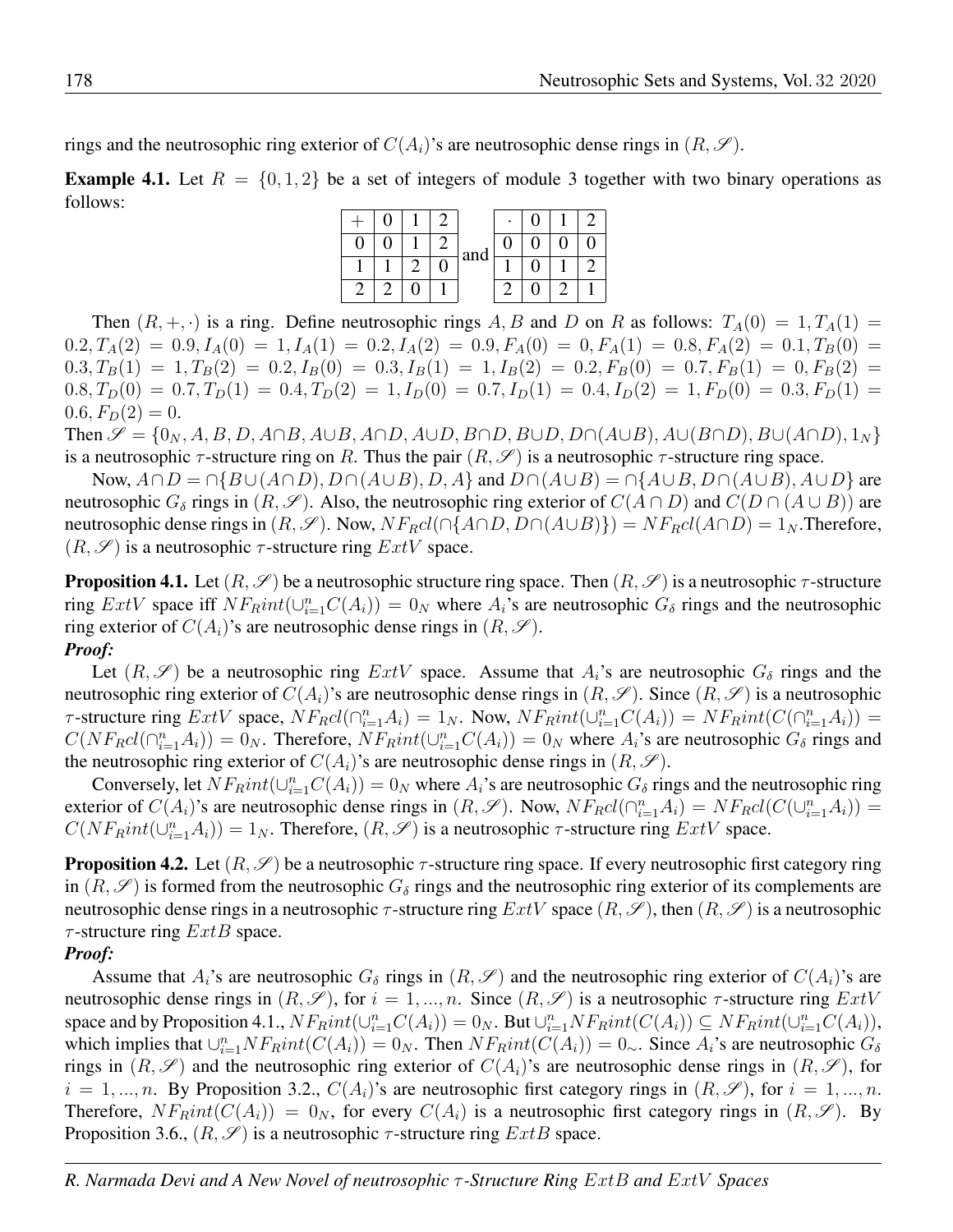**Definition 4.2.** Let  $(R_1, \mathscr{S}_1)$  and  $(R_2, \mathscr{S}_2)$  be any two neutrosophic  $\tau$ -structure ring spaces. Let  $f : (R_1, \mathscr{S}_1) \to$  $(R_2, \mathscr{S}_2)$  be any function. Then f is said to be a

- (i) neutrosophic  $\tau$ -structure ring continuous function if  $f^{-1}(A)$  is a neutrosophic  $\tau$ -open ring in  $(R_1, \mathscr{S}_1)$ , for every neutrosophic  $\tau$ -open ring A in  $(R_2, \mathscr{S}_2)$ .
- (ii) somewhat neutrosophic  $\tau$ -structure ring continuous function if  $A \in \mathscr{S}_2$  and  $f^{-1}(A) \neq 0_{\sim}$  implies that there exists a neutrosophic  $\tau$ -open ring B in  $(R_1, \mathscr{S}_1)$  such that  $B \neq 0_N$  and  $B \subseteq f^{-1}(A)$ .
- (iii) neutrosophic  $\tau$ -structure ring hardly open function if for each neutrosophic dense ring A in  $(R_2, \mathscr{S}_2)$ such that  $A \subseteq B \subset 1_N$  for some neutrosophic  $\tau$ -open ring B in  $(R_2, \mathscr{S}_2)$ ,  $f^{-1}(A)$  is a neutrosophic dense ring in  $(R_1, \mathscr{S}_1)$ .
- (iv) neutrosophic  $\tau$ -structure ring open function if  $f(A)$  is a neutrosophic  $\tau$ -open ring in  $(R_2, \mathscr{S}_2)$ , for every neutrosophic  $\tau$ -open ring A in  $(R_1, \mathscr{S}_1)$ .

**Proposition 4.3.** Let  $(R_1, \mathscr{S}_1)$  and  $(R_2, \mathscr{S}_2)$  be any two neutrosophic  $\tau$ -structure ring spaces. Let  $f : (R_1, \mathscr{S}_1) \to$  $(R_2, \mathscr{S}_2)$  be any function. Then the following statements are equivalent:

- (i) f is a neutrosophic  $\tau$ -structure ring continuous function.
- (ii)  $f^{-1}(B)$  is a neutrosophic  $\tau$ -closed ring in  $(R_1, \mathscr{S}_1)$ , for every neutrosophic  $\tau$ -closed ring B in  $(R_2, \mathscr{S}_2)$ .
- (iii)  $NF_Rcl(f^{-1}(A)) \subseteq f^{-1}(NF_Rcl(A))$ , for each neutrosophic ring A in  $(R_2, \mathscr{S}_2)$ .
- (iv)  $f^{-1}(NF_Rint(A)) \subseteq NF_Rint(f^{-1}(A))$ , for each neutrosophic ring A in  $(R_2, \mathscr{S}_2)$ .

**Remark 4.1.** Let  $(R_1, \mathscr{S}_1)$  and  $(R_2, \mathscr{S}_2)$  be any two neutrosophic  $\tau$ -structure ring spaces. If  $f : (R_1, \mathscr{S}_1) \to$  $(R_2, \mathscr{S}_2)$  is a neutrosophic  $\tau$ -structure ring continuous function, then  $f^{-1}(NF_RExt(C(A)) \subseteq NF_RExt(C(f^{-1}(A))),$ for each neutrosophic ring A in  $(R_2, \mathscr{S}_2)$ .

*Proof:* The proof follows from the Definition 3.4 and Proposition 4.3..

**Proposition 4.4.** If a function  $f:(R_1,\mathscr{S}_1)\to(R_2,\mathscr{S}_2)$  from a neutrosophic  $\tau$ -structure ring space  $(R_1,\mathscr{S}_1)$ into another neutrosophic  $\tau$ -structure ring space  $(R_2, \mathscr{S}_2)$  is neutrosophic  $\tau$ -structure ring continuous, 1-1 and if A is a neutrosophic dense ring in  $(R_1, \mathscr{S}_1)$ , then  $f(A)$  is a neutrosophic dense ring in  $(R_2, \mathscr{S}_2)$ . *Proof:*

Suppose that  $f(A)$  is not a neutrosophic dense ring in  $(R_2, \mathscr{S}_2)$ . Then there exists a neutrosophic  $\tau$ -closed ring in  $(R_2, \mathscr{S}_2)$  such that  $f(A) \subset D \subset 1_N$ . Then,  $f^{-1}(f(A)) \subset f^{-1}(D) \subset f^{-1}(1_N)$ . Since f is 1-1,  $f^{-1}(f(A)) = A$ . Hence  $A \subset f^{-1}(D) \subset 1_N$ . Since f is a neutrosophic  $\tau$ -structure ring continuous function and D is a neutrosophic  $\tau$ -closed ring in  $(R_2, \mathscr{S}_2)$ ,  $f^{-1}(D)$  is a neutrosophic  $\tau$ -closed ring in  $(R_1, \mathscr{S}_1)$ . Then  $NF_{R}cl(A) \neq 1_N$ , which is a contradiction. Therefore  $f(A)$  is a neutrosophic dense ring in  $(R_2, \mathscr{S}_2)$ .

**Remark 4.2.** Let  $(R_1, \mathscr{S}_1)$  and  $(R_2, \mathscr{S}_2)$  be any two neutrosophic  $\tau$ -structure ring spaces. Then

- (i) the neutrosophic  $\tau$ -structure ring continuous image of a neutrosophic  $\tau$ -structure ring  $ExtV$  space  $(R_1, \mathscr{S}_1)$  may fail to be a neutrosophic  $\tau$ -structure ring  $ExtV$  space  $(R_2, \mathscr{S}_2)$ .
- (ii) the neutrosophic  $\tau$ -structure ring open image of a neutrosophic  $\tau$ -structure ring  $ExtV$  space  $(R_1, \mathscr{S}_1)$ may fail to be a neutrosophic  $\tau$ -structure ring  $ExtV$  space  $(R_2, \mathscr{S}_2)$ .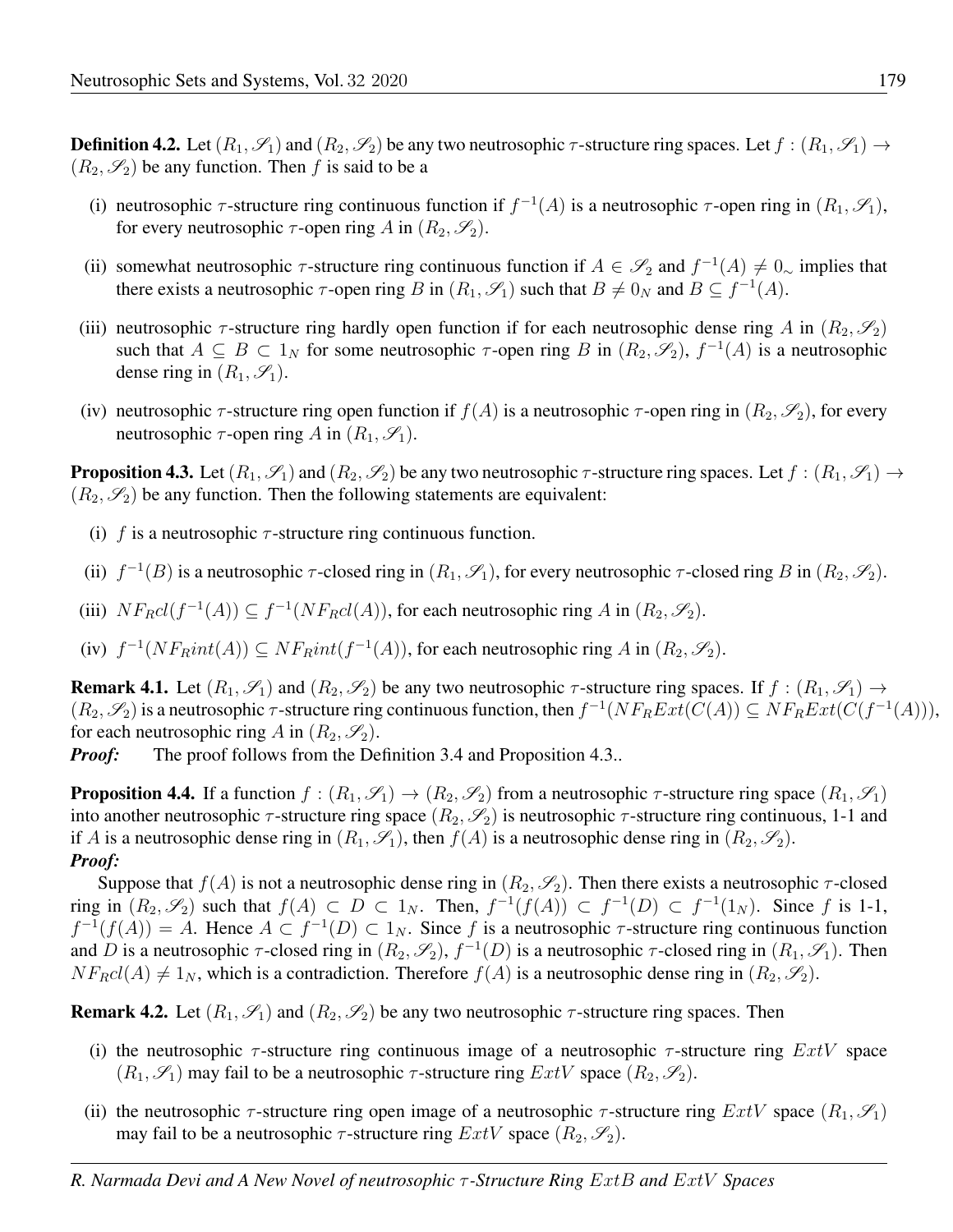*Proof:* It is clear from the following Examples.

**Example 4.2.** Let  $R = \{0, 1, 2\}$  be a set of integers of module 3 together with two binary operations as follows:

|  |  |     | ٠ |  | 7 |
|--|--|-----|---|--|---|
|  |  | and |   |  |   |
|  |  |     |   |  |   |
|  |  |     |   |  |   |

Then  $(R, +, \cdot)$  is a ring. Define neutrosophic rings  $A, B, V, D, E$ , and F on R as follows:  $T_A(0)$  =  $1, T_A(1) = 0.2, T_A(2) = 0.9, I_A(0) = 1, I_A(1) = 0.2, I_A(2) = 0.9, F_A(0) = 0, F_A(1) = 0.8, F_A(2) = 0.9, F_A(3) = 0.9, F_A(4) = 0.9, F_A(5) = 0.9, F_A(6) = 0.9, F_A(7) = 0.9, F_A(8) = 0.9, F_A(9) = 0.9, F_A(1) = 0.9, F_A(1) = 0.9, F_A(1) = 0.9, F_A(2) = 0.9, F_A(3) = 0.9, F_A$  $0.1, T_B(0) = 0.3, T_B(1) = 1, T_B(2) = 0.2, I_B(0) = 0.3, I_B(1) = 1, I_B(2) = 0.2, F_B(0) = 0.7, F_B(1) = 0.7$  $0, F_B(2) = 0.8, T_V(0) = 0.7, T_V(1) = 0.4, T_V(2) = 1, I_V(0) = 0.7, I_V(1) = 0.4, I_V(2) = 1F_V(0) = 0.7$  $0.3, F_V(1) = 0.6, F_V(2) = 0, T_D(0) = 0.9, T_D(1) = 1, T_D(2) = 0.2, I_D(0) = 0.9, I_D(1) = 1, I_D(2) = 0.0$  $0.2, F_D(0) = 0.1, F_D(1) = 0, F_D(2) = 0.8, T_E(0) = 0.2, T_E(1) = 0.2, T_E(2) = 1, I_E(0) = 0.2, I_E(1) = 0.2, I_E(2) = 0.2, I_E(3) = 0.2, I_E(4) = 0.2, I_E(5) = 0.2, I_E(6) = 0.2, I_E(7) = 0.2, I_E(8) = 0.2, I_E(9) = 0.2, I_E(1) = 0.2, I_E(1) = 0.2, I_E(1) = 0.2, I_E(2) = 0.2,$  $0.2, I_E(2) = 1, F_E(0) = 0.8, F_E(1) = 0.8, F_E(2) = 0, T_F(0) = 1, T_F(1) = 0.7, T_F(2) = 0.4, I_F(0) = 0.6$  $1, I_F(1) = 0.7, I_F(2) = 0.4, F_F(0) = 0, F_F(1) = 0.3, F_F(2) = 0.6.$ 

Then  $\mathcal{S}_1 = \{0_N, A, B, V, A \cap B, A \cup B, A \cap V, A \cup V, B \cap V, B \cup V, V \cap (A \cup B), A \cup (B \cap V), B \cup (A \cap V), 1_N\}$ and  $\mathscr{S}_2 = \{0_N, D, E, F, D \cap E, D \cup E, D \cap F, D \cup F, E \cap F, E \cup F, F \cap (D \cup E), D \cup (E \cap F), E \cup (D \cap F), 1_N\}$ are two neutrosophic  $\tau$ -structure rings on R. Thus the pair  $(R, \mathscr{S}_1)$  and  $(R, \mathscr{S}_2)$  are neutrosophic  $\tau$ -structure ring spaces. Now,  $A \cap V = \cap \{B \cup (A \cap V), V \cap (A \cup B), V, A\}$  and  $V \cap (A \cup B) = \cap \{A \cup B, V \cap (A \cup B), A \cup V\}$ are neutrosophic  $G_\delta$  rings in  $(R, \mathscr{S}_1)$ . Also, the neutrosophic ring exterior of  $C(A \cap V)$  and  $C(V \cap (A \cup B))$ are neutrosophic dense rings in  $(R, \mathscr{S}_1)$ . Now,  $N F_R cl(\bigcap \{A \cap V, V \cap (A \cup B)\}) = N F_R cl(A \cap V) = 1_N$ . Therefore,  $(R, \mathscr{S}_1)$  is a neutrosophic  $\tau$ -structure ring  $ExtV$  space. Define a function  $f : (R, \mathscr{S}_1) \to (R, \mathscr{S}_2)$ by  $f(0) = 1$ ,  $f(1) = 2$  and  $f(2) = 0$ . Clearly, f is a neutrosophic  $\tau$ -structure ring continuous function. Also,  $f(A) = D$ ,  $f(B) = E$  and  $f(V) = F$ . Now,  $D = \bigcap \{D, D \cup E, D \cup (E \cap F)\}\$ ,  $D \cap F = \bigcap \{F, D \cup F\}$  $F, D \cap F, F \cap (D \cup E)$  and  $E = \cap \{E, E \cup F, E \cup (D \cap F)\}$  are neutrosophic  $G_{\delta}$  rings in  $(R, \mathscr{S}_2)$ . Also, the neutrosophic ring exterior of  $C(D)$ ,  $C(F)$  and  $C(D \cap F)$  are neutrosophic  $G_{\delta}$  rings in  $(R, \mathscr{S}_2)$ . But,  $N F_R cl(\bigcap \{D, E, D \cap F\}) = C(E \cap F) \neq 1_N$ . Therefore,  $(R, \mathscr{S}_2)$  is not a neutrosophic  $\tau$ -structure ring  $ExtV$ space. Therefore the neutrosophic  $\tau$ -structure ring continuous image of a neutrosophic  $\tau$ -structure ring  $ExtV$ space  $(R_1, \mathscr{S}_1)$  may fail to be a neutrosophic  $\tau$ -structure ring  $ExtV$  space  $(R_2, \mathscr{S}_2)$ .

**Example 4.3.** Let  $R = \{0, 1, 2\}$  be a set of integers of module 3 together with two binary operations as follows:

|  |  | and |  |  |
|--|--|-----|--|--|
|  |  |     |  |  |
|  |  |     |  |  |

Then  $(R, +, \cdot)$  is a ring. Define neutrosophic rings A, B, V and D on R as follows:  $T_A(0) = 1, T_A(1) =$  $0.2, T_A(2) = 0.9, I_A(0) = 1, I_A(1) = 0.2, I_A(2) = 0.9, F_A(0) = 0, F_A(1) = 0.8, F_A(2) = 0.1, T_B(0) = 0.0$  $0.3, T_B(1) = 1, T_B(2) = 0.2, I_B(0) = 0.3, I_B(1) = 1, I_B(2) = 0.2, F_B(0) = 0.7, F_B(1) = 0, F_B(2) = 0.7,$  $0.8, T_V(0) = 0.7, T_V(1) = 0.4, T_V(2) = 1, I_V(0) = 0.7, I_V(1) = 0.4, I_V(2) = 1, F_V(0) = 0.3, F_V(1) = 0.6$  $0.6, F_V(2) = 0, T_D(0) = 0.5, T_D(1) = 0.6, T_D(2) = 0.4, I_D(0) = 0.5, I_D(1) = 0.6, I_D(2) = 0.4, F_D(0) = 0.6, I_D(1) = 0.6, I_D(2) = 0.6, I_D(3) = 0.6, I_D(4) = 0.6, I_D(5) = 0.6, I_D(6) = 0.6, I_D(7) = 0.6, I_D(8) = 0.6, I_D(9) = 0.6, I_D(1) = 0.6, I_D(1) = 0.6, I_D(2) = 0.$  $0.5, F<sub>D</sub>(1) = 0.4, F<sub>D</sub>(2) = 0.6.$ 

Then  $\mathcal{S}_1 = \{0_N, A, B, V, A \cap B, A \cup B, A \cap V, A \cup V, B \cap V, B \cup V, V \cap (A \cup B), A \cup (B \cap V), B \cup (A \cap V), 1_N\}$ and S<sup>2</sup> = {0<sup>N</sup> , A, B, V, D, A ∪ B, A ∪ V, A ∪ D, B ∪ V, B ∪ D, V ∪ D, A ∩ B, A ∩ V, A ∩ D, B ∩ V, B ∩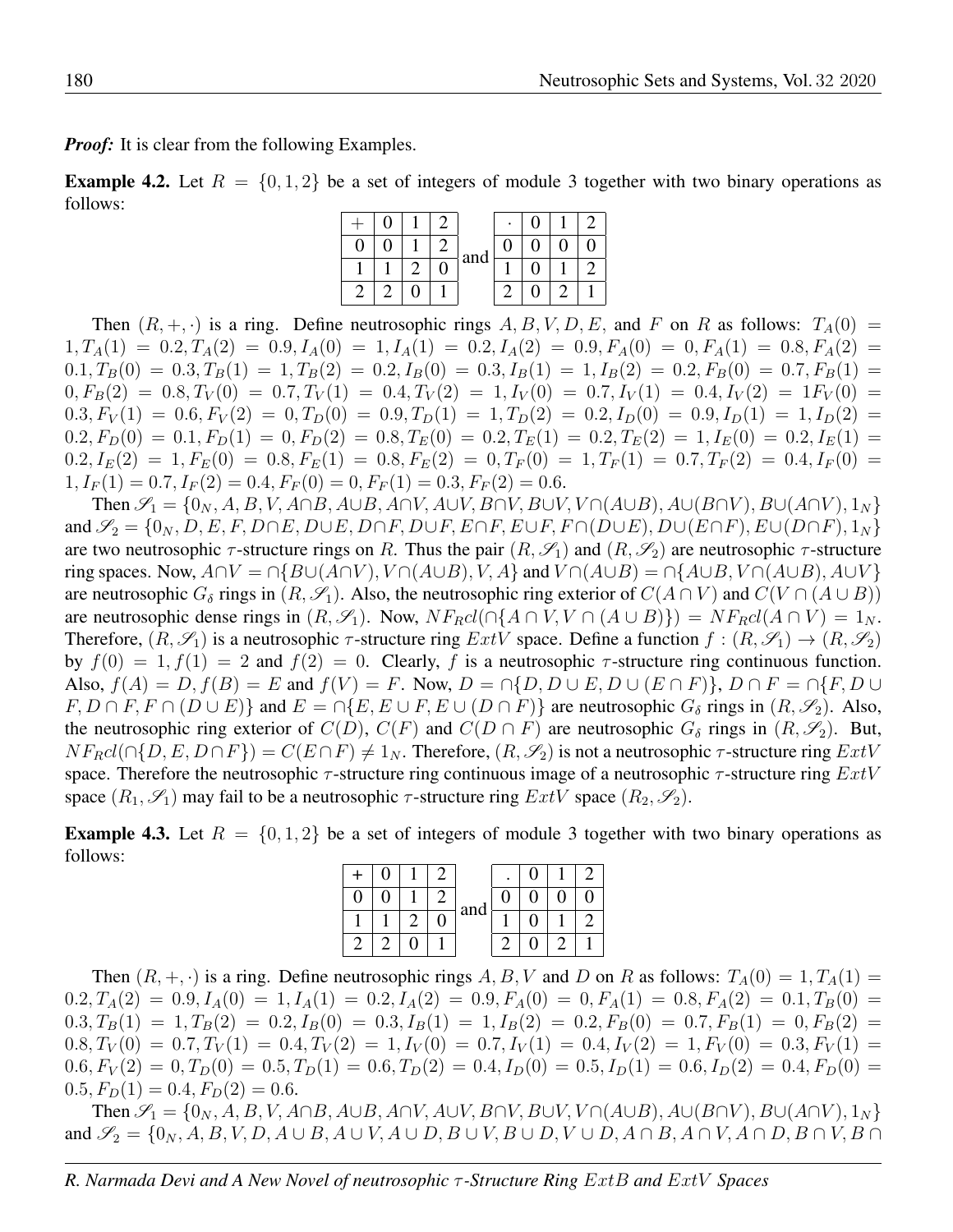$D, V \cap D, D \cup (A \cap V), V \cap (A \cup B), A \cup (B \cap V), B \cup (A \cap V), 1_N$  are two neutrosophic  $\tau$ -structure rings on R. Thus the pair  $(R, \mathscr{S}_1)$  and  $(R, \mathscr{S}_2)$  are neutrosophic  $\tau$ -structure ring spaces. Now,  $A \cap V =$  $\bigcap \{B \cup (A \cap V), V \cap (A \cup B), V, A\}$  and  $V \cap (A \cup B) = \bigcap \{A \cup B, V \cap (A \cup B), A \cup V\}$  are neutrosophic  $G_{\delta}$  rings in  $(R, \mathscr{S}_1)$ . Also, the neutrosophic ring exterior of  $C(A \cap V)$  and  $C(V \cap (A \cup B))$  are neutrosophic dense rings in  $(R, \mathscr{S}_1)$ . Now,  $N F_R cl (\bigcap \{A \cap V, V \cap (A \cup B)\}) = N F_R cl (A \cap V) = 1_V$ . Therefore,  $(R, \mathscr{S}_1)$ is a neutrosophic ring  $ExtV$  space. Define a function  $f:(R,\mathscr{S}_1)\to(R,\mathscr{S}_2)$  by  $f(0)=0, f(1)=1$  and  $f(2) = 2$ . Clearly, f is a neutrosophic  $\tau$ -structure ring open function. Also,  $f(A) = A, f(B) = B, f(V) = V$ and  $f(D) = D$ . Now,  $A = \bigcap \{A, A \cup B, A \cup V, A \cup (B \cap V)\}\$ ,  $D \cup (A \cap V) = \bigcap \{V, V \cup D, A \cap V, D \cup (A \cap V)\}$  $V$ ,  $V \cap (A \cup B)$  and  $B = \cap {B, B \cup V, B \cup D, B \cup (A \cap V)}$  are neutrosophic  $G_{\delta}$  rings in  $(R, \mathscr{S}_2)$ . Also, the neutrosophic ring exterior of  $C(A)$ ,  $C(B)$  and  $C(D \cup (A \cap V))$  are neutrosophic  $G_\delta$  rings in  $(R, \mathscr{S}_2)$ . But,  $NF_Rcl(\bigcap\{A, B, D\cup (A\cap V)\})=C(B\cap V)\neq 1_N$ . Therefore,  $(R,\mathscr{S}_2)$  is not a neutrosophic  $\tau$ -ring  $ExtV$ space. Therefore the neutrosophic  $\tau$ -structure ring open image of a neutrosophic  $\tau$ -structure ring  $ExtV$  space  $(R_1, \mathscr{S}_1)$  may fail to be a neutrosophic  $\tau$ -structure ring  $ExtV$  space  $(R_2, \mathscr{S}_2)$ .

**Proposition 4.5.** Let  $(R_1, S_1)$  and  $(R_2, S_2)$  be any two neutrosophic  $\tau$ -structure ring spaces. If  $f:(R_1, S_1) \to$  $(R_2, \mathscr{S}_2)$  is onto function, then the following statements are equivalent:

- (i) f is a neutrosophic  $\tau$ -structure ring hardly open function.
- (ii)  $NF_Rint(f(A)) \neq 0_N$ , for all neutrosophic ring A in  $(R_1, \mathscr{S}_1)$  with  $NF_Rint(A) \neq 0_N$  and there exists a neutrosophic  $\tau$ -closed ring  $B \neq 0_N$  in  $(R_2, \mathscr{S}_2)$  such that  $B \subseteq f(A)$ .
- (iii)  $NF_Rint(f(A)) \neq 0_N$ , for all neutrosophic ring A in  $(R_1, \mathscr{S}_1)$  with  $NF_Rint(A) \neq 0_N$  and there exists a neutrosophic  $\tau$ -closed ring  $B \neq 0_N$  in  $(R_2, \mathscr{S}_2)$  such that  $f^{-1}(B) \subseteq A$ .

### *Proof:*

### (i)⇒(ii)

Assume that (i) is true. Let A be any neutrosophic ring A in  $(R_1, \mathscr{S}_1)$  with  $NF_Rint(A) \neq 0_N$  and  $B \neq 0_N$  be a neutrosophic  $\tau$ -closed ring in  $(R_2, \mathscr{S}_2)$  such that  $B \subseteq f(A)$ . Suppose that  $NF_Rint(A)$  $0_N$ . This implies that  $N F_R cl (C(f(A))) = 1_N$ . Thus,  $C(f(A))$  is a neutrosophic dense ring in  $(R_2, \mathscr{S}_2)$ and  $C(f(A)) \subseteq C(B)$ . By assumption,  $f^{-1}(C(f(A)))$  is a neutrosophic dense ring in  $(R_1, \mathscr{S}_1)$ . That is,  $NF_Rcl(f^{-1}(C(f(A)))) = 1_N$ . Now,  $NF_Rint(A) = NF_Rint(f^{-1}(f(A))) = C(NF_Rcl(C(f^{-1}(f(A)))))$  $C(NF_Rcl(f^{-1}(C(f(A)))) = 0_N$ . This is a contradiction. Hence (i)⇒(ii).  $(ii) \Rightarrow (iii)$ 

Assume that (ii) is true. Since f is onto function and by assumption,  $B \subseteq f(A)$ . This implies that  $f^{-1}(B) \subseteq f^{-1}(f(A))$ , that is,  $f^{-1}(B) \subseteq A$ . Hence (ii) $\Rightarrow$ (iii).  $(iii) \Rightarrow (i)$ 

Let  $V \subseteq C(D)$  where C is a neutrosophic dense ring and D is non-zero neutrosophic  $\tau$ -open ring in  $(R_2, \mathscr{S}_2)$ . Let  $A = f^{-1}(C(V))$  and  $B = C(D)$ . Now,  $f^{-1}(B) = f^{-1}(C(D)) \subseteq f^{-1}(C(V)) = A$ .

Consider,  $NF_Rint(f(A)) = NF_Rint(f(f^{-1}(C(V))) = NF_Rint(C(V)) = C(NF_Rint(V)) = 0_N$ . Therefore,  $NF_Rint(A) = 0_N$ , which implies that  $NF_Rint(f^{-1}(C(V))) = NF_Rint(C(f^{-1}(V))) = 0_N$ . Therefore,  $C(NF_Rcl(f^{-1}(V))) = 0_N$ . Thus,  $NF_Rcl(f^{-1}(V)) = 1_N$ . Therefore,  $f^{-1}(V)$  is a neutrosophic dense ring in  $(R_1, \mathscr{S}_1)$ . This implies that f is a neutrosophic  $\tau$ -structure ring hardly open function. Hence  $(iii) \Rightarrow (i)$ . This completes the proof.

**Proposition 4.6.** If a function  $f:(R_1,\mathscr{S}_1)\to(R_2,\mathscr{S}_2)$  from a neutrosophic  $\tau$ -structure ring space  $(R_1,\mathscr{S}_1)$ onto another neutrosophic  $\tau$ -structure ring space  $(R_2, \mathscr{S}_2)$  is neutrosophic  $\tau$ -structure ring continuous, 1-1 and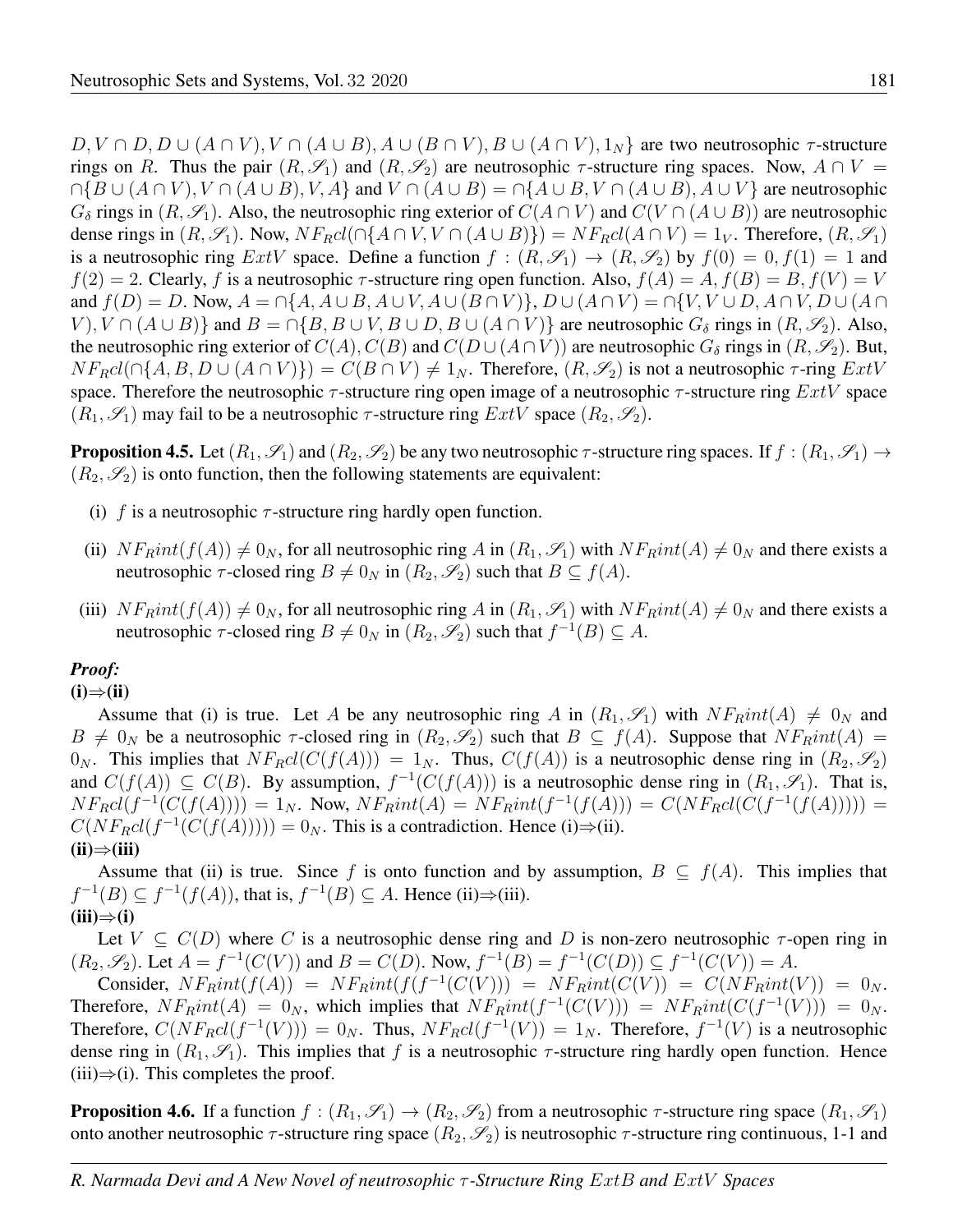neutrosophic  $\tau$ -structure ring hardly open function and if  $(R_1, \mathscr{S}_1)$  is a neutrosophic  $\tau$ -structure ring  $ExtV$ space, then  $(R_2, \mathscr{S}_2)$  is a neutrosophic  $\tau$ -structure ring  $ExtV$  space. *Proof:*

Let  $(R_1, \mathscr{S}_1)$  be a neutrosophic  $\tau$ -structure ring  $ExtV$  space. Assume that  $A_i$ 's  $(i = 1, ..., n)$  are neutrosophic  $G_{\delta}$  rings in  $(R_2, \mathscr{S}_2)$  and the neutrosophic ring exterior of  $C(A_i)$ 's are neutrosophic dense ring in  $(R_2, \mathscr{S}_2)$ . Then  $NF_Rcl(NF_RExt(C(A_i))) = 1_N$  and  $A_i = \bigcap_{j=1}^{\infty} B_{ij}$  where  $B_{ij}$ 's are neutrosophic  $\tau$ -open rings in  $(R_2, \mathscr{S}_2)$ . Hence

$$
f^{-1}(A_i) = f^{-1}(\bigcap_{j=1}^{\infty} B_{ij}) = \bigcap_{j=1}^{\infty} f^{-1}(B_{ij})
$$
\n(4.1)

Since f is a neutrosophic  $\tau$ -structure ring continuous function and  $B_{ij}$ 's are neutrosophic  $\tau$ -open rings in  $(R_2, \mathscr{S}_2)$ ,  $f^{-1}(B_{ij})$ 's are neutrosophic  $\tau$ -open rings in  $(R_1, \mathscr{S}_1)$ . Hence  $f^{-1}(A_i) = \bigcap_{j=1}^{\infty} f^{-1}(B_{ij})$  is an neutrosophic  $G_{\delta}$  rings in  $(R_1, \mathscr{S}_1)$ . Since f is a neutrosophic  $\tau$ -structure ring hardly open function and  $N F_R Ext(C(A_i))$  is a neutrosophic dense ring in  $(R_2, \mathscr{S}_2)$ ,  $f^{-1}(N F_R Ext(C(A_i)))$  is a neutrosophic dense ring in  $(R_1, \mathscr{S}_1)$ . Now,

$$
f^{-1}(NF_RExt(C(A_i))) = f^{-1}(NF_Rint(A_i))
$$
  
\n
$$
\subseteq NF_Rint(f^{-1}(A_i))
$$
  
\n
$$
= NF_RExt(C(f^{-1}(A_i))).
$$

Therefore  $1_N = N F_R cl(f^{-1}(N F_R Ext(C(A_i)))) \subseteq N F_R cl(N F_R Ext(C(f^{-1}(A_i))))$ , which implies that  $1_N = NF_Rcl(NF_RExt(C(f^{-1}(A_i))))$ . Hence  $NF_RExt(C(f^{-1}(A_i)))$  is a neutrosophic dense ring in  $(R_1, R_1)$ . Since  $(R_1, \mathscr{S}_1)$  is a neutrosophic  $\tau$ -strucuture ring  $ExtV$  space,  $NF_Rcl(\bigcap_{i=1}^n f^{-1}(A_i)) = 1_N$  where  $f^{-1}(A_i)$ 's are neutrosophic  $G_{\delta}$  rings in  $(R_1, \mathscr{S}_1)$  and the neutrosophic ring exterior of  $C(f^{-1}(A_i))$ 's are neutrosophic dense ring in  $(R_1, \mathscr{S}_1)$ . Thus,  $N F_R cl(\bigcap_{i=1}^n f^{-1}(A_i)) = 1_N = N F_R cl(f^{-1}(\bigcap_{i=1}^n A_i))$ . Therefore,  $f^{-1}(\bigcap_{i=1}^n A_i)$ is a neutrosophic dense rings in  $(R_1, \mathscr{S}_1)$ . Since f is a neutrosophic  $\tau$ -structure ring continuous, 1-1 and by Proposition 3.4.,  $f(f^{-1}(\bigcap_{i=1}^{n} A_i))$  is a neutrosophic dense ring in  $(R_2, \mathscr{S}_2)$ . Hence  $NF_R cl(f(f^{-1}(\bigcap_{i=1}^{n} A_i)))$  = 1<sub>N</sub>. Since f is 1-1,  $f(f^{-1}(\bigcap_{i=1}^{n} A_i)) = \bigcap_{i=1}^{n} A_i$ . Then,  $NF_Rcl(\bigcap_{i=1}^{n} A_i) = 1_N$ . Therefore,  $(R_2, \mathscr{S}_2)$  is a neutrosophic  $\tau$ -structure ring  $ExtV$  space.

Conversely, let  $(R_2, \mathscr{S}_2)$  be a neutrosophic  $\tau$ -structure ring  $ExtV$  space. Assume that  $A_i$ 's  $(i = 1, ..., n)$ are neutrosophic  $G_{\delta}$  rings in  $(R_2, \mathscr{S}_2)$  and the neutrosophic ring exterior of  $C(A_i)$ 's are neutrosophic dense rings in  $(R_2, \mathscr{S}_2)$ .

Then  $N F_R cl(N F_R Ext(C(A_i))) = 1_N$  and  $A_i = \bigcap_{j=1}^{\infty} B_{ij}$  where  $B_{ij}$ 's are neutrosophic  $\tau$ -open rings in  $(R_2, \mathscr{S}_2)$ . Hence

$$
f^{-1}(A_i) = f^{-1}(\bigcap_{j=1}^{\infty} B_{ij}) = \bigcap_{j=1}^{\infty} f^{-1}(B_{ij})
$$
\n(4.2)

Since f is a neutrosophic  $\tau$ -structure ring continuous function and  $B_{ij}$ 's are neutrosophic  $\tau$ -open rings in  $(R_2, \mathscr{S}_2)$ ,  $f^{-1}(B_{ij})$ 's are neutrosophic  $\tau$ -open rings in  $(R_1, \mathscr{S}_1)$ . Hence  $f^{-1}(A_i) = \bigcap_{j=1}^{\infty} f^{-1}(B_{ij})$  is a neutrosophic  $G_{\delta}$  rings in  $(R_1, \mathscr{S}_1)$ . Since f is a neutrosophic  $\tau$ -structure ring hardly open function and  $NF_RExt(C(A_i))$  is a neutrosophic dense ring in  $(R_2, \mathscr{S}_2)$ ,  $f^{-1}(NF_RExt(C(A_i)))$  is a neutrosophic dense ring in  $(R_1, \mathscr{S}_1)$ . By Remark 4.2.,  $f^{-1}(NF_RExt(C(A_i))) \subseteq NF_RExt(C(f^{-1}(A_i))).$ Thus,  $N F_R cl(f^{-1}(N F_R Ext(C(A_i)))) = 1_N \subseteq N F_R cl(N F_R Ext(C(f^{-1}(A_i))))$ . Hence,  $N F_R Ext(C(f^{-1}(A_i)))$ 

is a neutrosophic dense ring in  $(R_1, \mathscr{S}_1)$ . Suppose that  $NF_Rcl(\bigcap_{i=1}^n f^{-1}(A_i)) \neq 1_N$ . This implies that

 $\overline{N}F_Rcl(\bigcap_{i=1}^n f^{-1}(A_i))\neq 0_N$  $\Rightarrow NF_Rint(\cup_{i=1}^n C(f^{-1}(A_i))) \neq 0_N$  $\Rightarrow NF_Rint(\cup_{i=1}^n f^{-1}(C(A_i))) \neq 0_N.$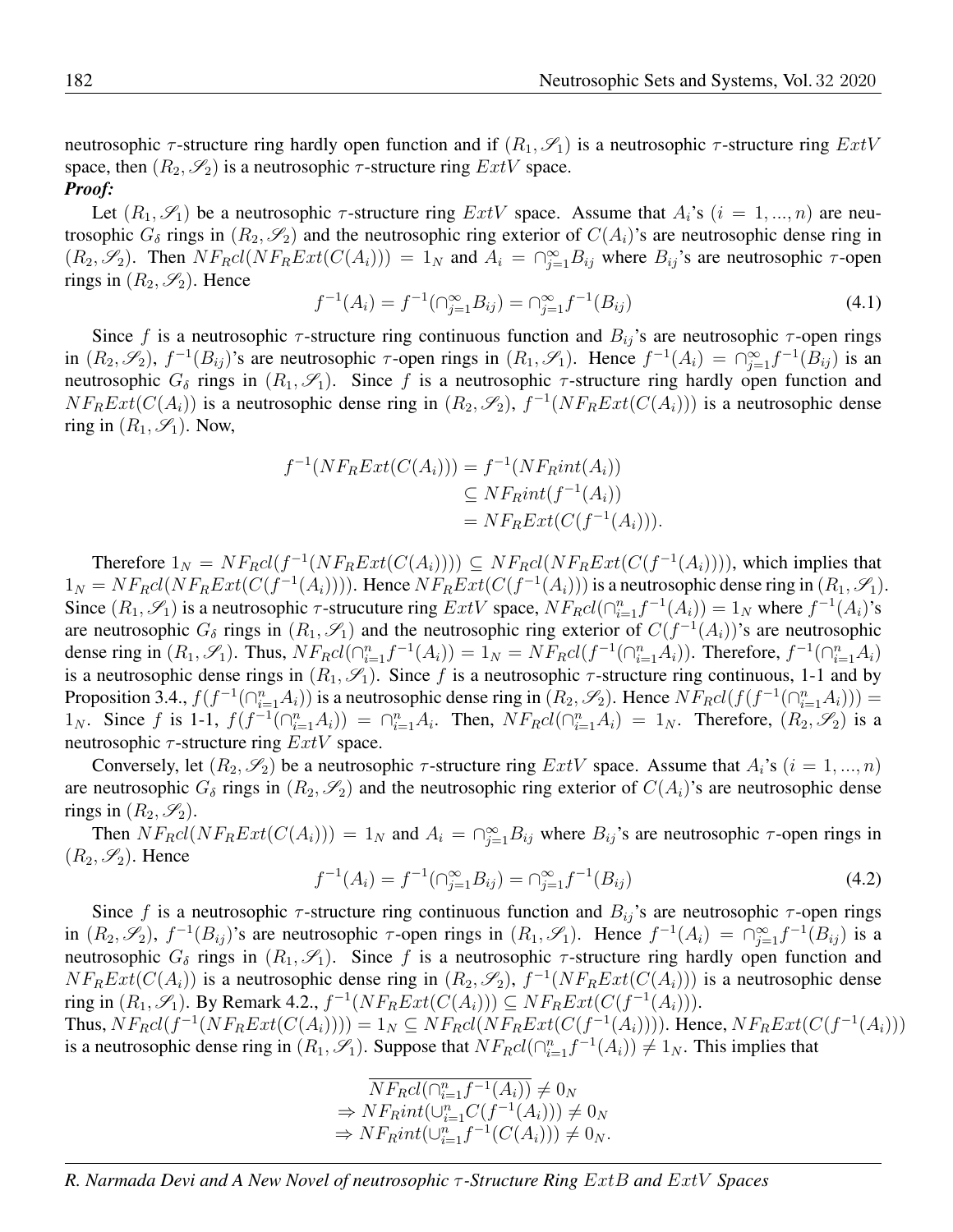Then, there is a non-zero neutrosophic  $\tau$ -open ring  $E_i$  in  $(R_1, \mathscr{S}_1)$  such that  $E_i \subseteq \cup_{i=1}^n f^{-1}(C(A_i))$ . Now,

$$
f(E_i) \subseteq f(\bigcup_{i=1}^n f^{-1}(C(A_i)))
$$
  
\n
$$
\subseteq \bigcup_{i=1}^n f(f^{-1}(C(A_i)))
$$
  
\n
$$
\subseteq \bigcup_{i=1}^n C(A_i)
$$
  
\n
$$
= C(\bigcap_{i=1}^n A_i).
$$

Then, 
$$
NF_Rint(f(E_i)) \subseteq NF_Rint(C(\bigcap_{i=1}^n A_i)) = C(NF_Rcl(\bigcap_{i=1}^n A_i)).
$$
 (4.3)

Since  $(R_2, \mathscr{S}_2)$  is a neutrosophic  $\tau$ -structure ring  $ExtV$  space,  $NF_Rcl(\bigcap_{i=1}^n A_i) = 1_N$ . Hence from (4.3),  $NF_Rint(f(E_i)) \subseteq 0_N$ . This implies that  $NF_Rint(f(E_i)) = 0_N$ , which is a contradiction. Hence  $NF_Rcl(\bigcap_{i=1}^n f^{-1}(A_i)) = 1_N$ . Therefore,  $(R_1, \mathscr{S}_1)$  is a neutrosophic  $\tau$ -structure ring  $ExtV$  space.

**Proposition 4.7.** Let  $(R_1, \mathscr{S}_1)$  and  $(R_2, \mathscr{S}_2)$  be any two neutrosophic  $\tau$ -structure ring spaces. Let  $f : (R_1, \mathscr{S}_1) \to$  $(R_2, \mathscr{S}_2)$  be any bijective function. Then the following statements are equivalent:

- (i) f is somewhat neutrosophic  $\tau$ -structure ring continuous function.
- (ii) If A is a neutrosophic  $\tau$ -closed ring in  $(R_2, \mathscr{S}_2)$  such that  $f^{-1}(A) \neq 1_N$ , then there exists a neutrosophic  $τ$ -closed ring 0<sub>N</sub>  $\neq$  E  $\neq$  1<sub>N</sub> in (R<sub>1</sub>,  $\mathcal{S}_1$ ) such that  $f^{-1}(A) \subset E$ .
- (iii) If A is a neutrosophic dense ring in  $(R_1, \mathscr{S}_1)$ , then  $f(A)$  is a neutrosophic dense ring in  $(R_2, \mathscr{S}_2)$ .

#### *Proof:*

#### $(i) \Rightarrow (ii)$

Assume that (i) is true. Let A be a neutrosophic  $\tau$ -closed ring in  $(R_2, \mathscr{S}_2)$  such that  $f^{-1}(A) \neq 1_N$ . Then  $C(A)$  is a neutrosophic  $\tau$ -open ring in  $(R_2, \mathscr{S}_2)$  such that  $C(f^{-1}(A)) = f^{-1}(C(A)) \neq 0_N$ . Since f is somewhat neutrosophic  $\tau$ -structure ring continuous, there exists a neutrosophic  $\tau$ -open ring E in  $(R_1, \mathscr{S}_1)$ such that  $E \subseteq f^{-1}(C(A))$ . Then there exists a neutrosophic  $\tau$ -closed ring  $C(E) \neq 0_N$  in  $(R_1, \mathscr{S}_1)$  such that  $C(E) \subset f^{-1}(A)$ . Hence (i)⇒(ii).  $(ii) \Rightarrow (iii)$ 

Assume that (ii) is true. Let A be a neutrosophic dense ring in  $(R_1, S_1)$  such that  $f(A)$  is a neutrosophic dense ring in  $(R_2, \mathscr{S}_2)$ . Then, there exists a neutrosophic  $\tau$ -closed ring C in  $(R_2, \mathscr{S}_2)$  such that

$$
f(A) \subset E \subset 1_N.
$$

This implies that  $f^{-1}(E) \neq 1_N$ . Then by (ii), there exists a neutrosophic  $\tau$ -closed ring  $0_N \neq D \neq 1_N$  such that  $A \subset f^{-1}(E) \subset D \subset 1_N$ . This is a contradiction. Hence (ii)⇒(iii).  $(iii) \Rightarrow (ii)$ 

Assume that (iii) is true. Suppose (ii) is not true. Then there exists a neutrosophic  $\tau$ -closed ring A in  $(R_2, \mathscr{S}_2)$  such that  $f^{-1}(A) \neq 1_N$ . But there is no neutrosophic  $\tau$ -closed ring  $0_N \neq E \neq 1_N$  in  $(R_1, \mathscr{S}_1)$  such that  $f^{-1}(A) \subseteq E$ . This implies that  $f^{-1}(A)$  is a neutrosophic dense ring in  $(R_1, \mathscr{S}_1)$ . But from hypothesis  $f(f^{-1}(A)) = A$  must be neutrosophic dense ring in  $(R_2, \mathscr{S}_2)$ , which is a contradiction. Hence (iii)⇒(ii).  $(ii) \Rightarrow (i)$ 

Let A be a neutrosophic  $\tau$ -open ring in  $(R_2, \mathscr{S}_2)$  and  $f^{-1}(A) \neq 0_N$ . Then,  $f^{-1}(C(A)) = C(f^{-1}(A))$  $0_N$ . Then by (ii), there exists a neutrosophic  $\tau$ -closed ring  $0_N \neq B \neq 1_N$  such that  $f^{-1}(C(A)) \subset B$ . This implies that  $C(B) \subset f^{-1}(A)$  and  $C(B) \neq 0_N$  is a neutrosophic  $\tau$ -open ring in  $(R_1, \mathscr{S}_1)$ . Hence (ii)⇒(i). Hence the proof.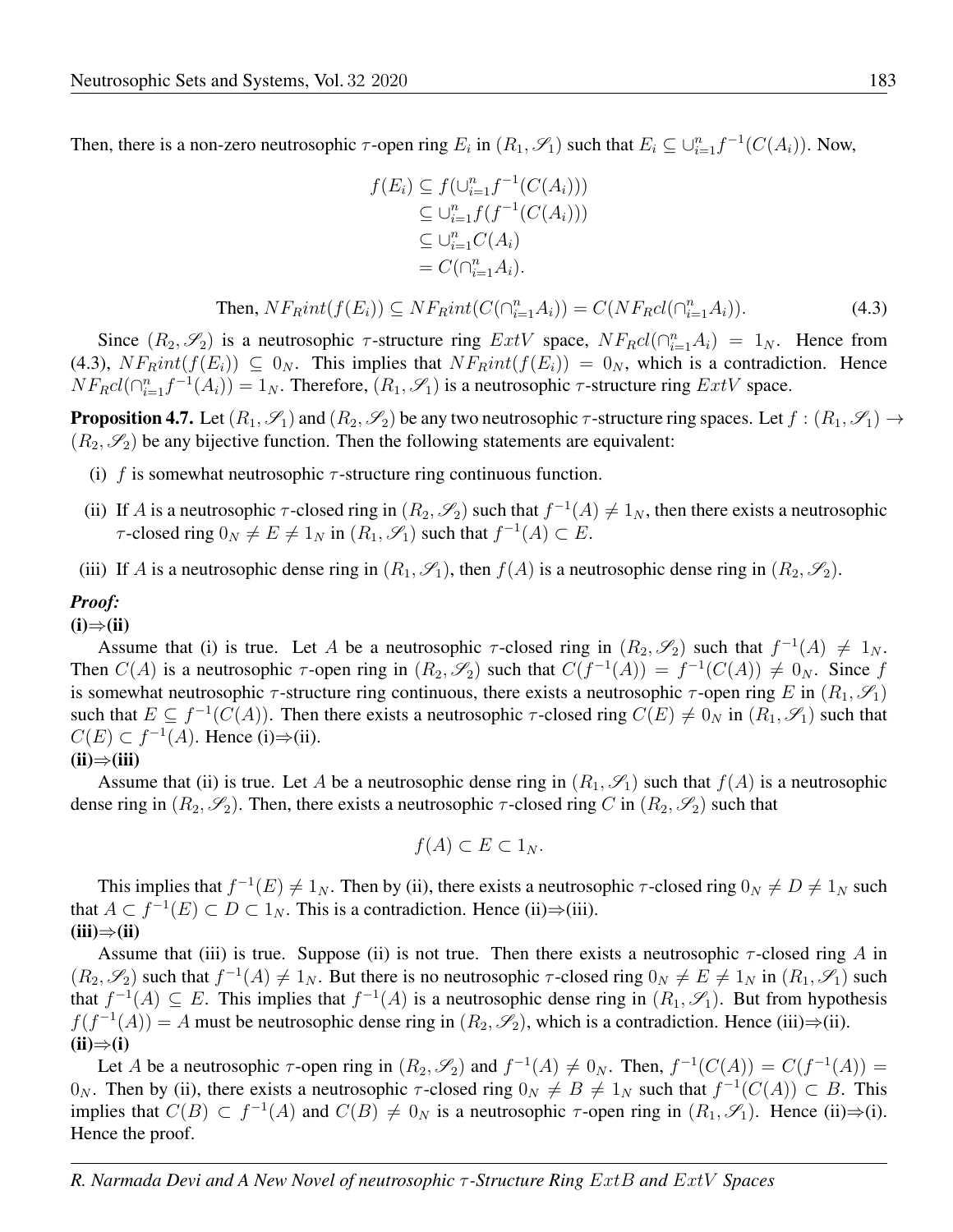**Proposition 4.8.** If a function  $f:(R_1,\mathscr{S}_1)\to(R_2,\mathscr{S}_2)$  from a neutrosophic  $\tau$ -structure ring space  $(R_1,\mathscr{S}_1)$ onto another neutrosophic  $\tau$ -structure ring space  $(R_2, \mathscr{S}_2)$  is somewhat neutrosophic  $\tau$ -structure ring continuous, 1-1 and neutrosophic  $\tau$ -structure ring open function and if  $(R_1, \mathscr{S}_1)$  is a neutrosophic  $\tau$ -structure ring  $ExtV$  space, then  $(R_2, \mathscr{S}_2)$  is a neutrosophic  $\tau$ -structure ring  $ExtV$  space. *Proof:*

Let  $(R_1, \mathscr{S}_1)$  be a neutrosophic  $\tau$ -structure ring  $ExtV$  space. Assume that  $A_i$ 's  $(i = 1, ..., n)$  are neutrosophic  $G_{\delta}$  rings in  $(R_1, \mathscr{S}_1)$  and the neutrosophic ring exterior of  $C(A_i)$ 's are neutrosophic dense rings in  $(R_1, \mathscr{S}_1)$ . Then,  $N F_R cl(N F_R Ext(C(A_i))) = 1_N$  and  $A_i = \bigcap_{j=1}^{\infty} B_{ij}$  where  $B_{ij}$ 's are neutrosophic  $\tau$ -open rings in  $(R_1, \mathscr{S}_1)$ . Since f is a neutrosophic  $\tau$ -structure ring open function,  $f(B_{ij})$ 's are neutrosophic  $\tau$ -open rings in  $(R_2, \mathscr{S}_2)$ . Now,  $\bigcap_{j=1}^{\infty} f(B_{ij})$  is a neutrosophic  $G_{\delta}$  rings in  $(R_2, \mathscr{S}_2)$ . Since f is 1-1,

$$
f^{-1}(\bigcap_{j=1}^{\infty} f(B_{ij})) = \bigcap_{j=1}^{\infty} f^{-}(f(B_{ij})) = \bigcap_{j=1}^{\infty} B_{ij} = A_{i}
$$
\n(4.4)

Since f is onto, 
$$
f(A_i) = f(f^{-1}(\bigcap_{j=1}^{\infty} f(B_{ij}))) = \bigcap_{j=1}^{\infty} f(B_{ij})
$$
 (4.5)

Therefore,  $f(A_i)$  is a neutrosophic  $G_\delta$  rings in  $(R_2, \mathscr{S}_2)$ . Since f is somewhat neutrosophic  $\tau$ -structure ring continuous function,  $N F_R Ext(C(A_i))$  is a neutrosophic dense ring in  $(R_1, \mathscr{S}_1)$  and by Proposition 4.7.,  $f(NF_RExt(C(A_i)))$  is a neutrosophic dense ring in  $(R_2, \mathscr{S}_2)$ , which implies that  $NF_RExt((f(A_i)))$ . Now we claim that  $N F_R cl(\bigcap_{i=1}^{\infty} f(A_i)) = 1_N$ . Suppose that  $N F_R cl(\bigcap_{i=1}^{n} f(A_i)) \neq 1_N$ . This implies that

$$
C(NF_Rcl(\bigcap_{i=1}^n f(A_i))) \neq 0_N
$$
  
\n
$$
\Rightarrow NF_Rint(\bigcup_{i=1}^n C(f(A_i))) \neq 0_N
$$
  
\n
$$
\Rightarrow NF_Rint(\bigcup_{i=1}^n f(C(A_i))) \neq 0_N.
$$

Therefore there is an non-zero neutrosophic  $\tau$ -open ring  $E_i$  in  $(R_2, \mathscr{S}_2)$  such that  $E_i \subseteq \bigcup_{i=1}^n f(C(A_i)).$ Then  $f^{-1}(E_i) \subseteq f^{-1}(\cup_{i=1}^n f(C(A_i)))$ . Since f is somewhat neutrosophic  $\tau$ -structure ring continuous function and  $E_i \in \mathscr{S}_2$ ,  $NF_Rint(f^{-1}(E_i)) \neq 0_N$  implies that  $NF_Rint(f^{-1}(\cup_{i=1}^n f(C(A_i)))) \neq 0_N$ .

Then  $NF_Rint(\cup_{i=1}^n f^{-1}(f(C(A_i)))) \neq 0_N$ . Since f is a bijective function,  $NF_Rint(\cap_{i=1}^n C(A_i)) \neq 0_N$ , which implies that  $C(NF_Rcl(\bigcap_{i=1}^n A_i)) \neq 0_N$ . That is,  $NF_Rcl(\bigcap_{i=1}^n A_i) \neq 1_N$ . This is a contradiction. Hence  $(R_2, \mathscr{S}_2)$  is a neutrosophic  $\tau$ -structure ring  $ExtV$  space.

Conversely, let  $(R_2, \mathscr{S}_2)$  be a neutrosophic  $\tau$ -structure ring  $ExtV$  space. Assume that  $A_i$ 's  $(i = 1, ..., n)$  are neutrosophic  $G_{\delta}$  rings in  $(R_1, \mathscr{S}_1)$  and the neutrosophic ring exterior of  $C(A_i)$ 's are neutrosophic dense ring in  $(R_1, \mathscr{S}_1)$ . Then  $NF_Rcl(NF_RExt(C(A_i))) = 1_N$  and  $A_i = \bigcap_{j=1}^{\infty} B_{ij}$  where  $B_{ij}$ 's are neutrosophic  $\tau$ -open rings in  $(R_1, \mathscr{S}_1)$ . Since f is somewhat neutrosophic  $\tau$ -structure ring continuous function,  $N F_R Ext(C(A_i))$ 's are neutrosophic dense rings in  $(R_1, \mathscr{S}_1)$  and By Proposition 4.7.,  $f(NF_RExt(C(A_i)))$  is a neutrosophic dense ring in  $(R_2, \mathscr{S}_2)$ . That is,  $N F_R cl(N F_R Ext(C(A_i))) = 1_N$ . Since f is a neutrosophic  $\tau$ -structure ring open function and  $B_{ij}$ 's are neutrosophic  $\tau$ -open rings in  $(R_1, \mathscr{S}_1)$ ,  $f(B_{ij})$ 's are neutrosophic  $\tau$ -open rings in  $(R_2, \mathscr{S}_2)$ . Hence  $\bigcap_{j=1}^{\infty} f(B_{ij})$  is a neutrosophic  $G_{\delta}$  ring in  $(R_2, \mathscr{S}_2)$ . Since f is 1-1,

$$
f^{-1}(\bigcap_{i=1}^{n} f(B_{ij})) = \bigcap_{i=1}^{n} (f^{-1}(f(B_{ij})) = \bigcap_{i=1}^{n} B_{ij}.
$$
\n(4.6)

Since  $f$  is onto,

$$
f(A_i) = f(f^{-1}(\cap_{j=1}^{\infty} f(B_{ij}))) = \cap_{j=1}^{\infty} f(B_{ij}).
$$
\n(4.7)

*R. Narmada Devi and A New Novel of neutrosophic* τ *-Structure Ring* ExtB *and* ExtV *Spaces*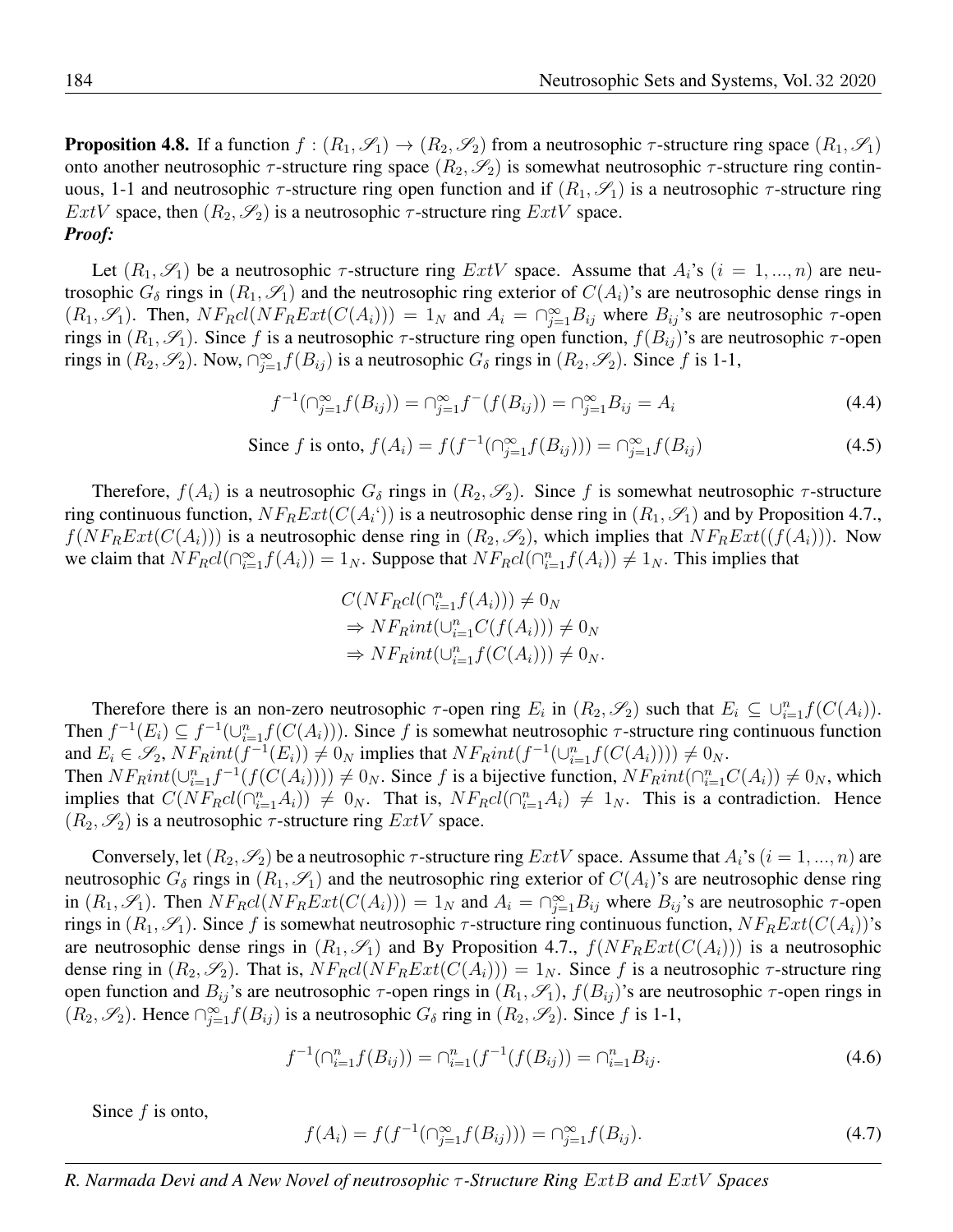Hence  $f(A_i)$  is a neutrosophic  $G_\delta$  ring in  $(R_2, \mathscr{S}_2)$ . Now,

$$
NF_{R}cl(NF_{R}Ext(C(f(A_{i}))) = NF_{R}cl(NF_{R}Ext(f(C(A_{i})))
$$
  
=  $NF_{R}cl(NF_{R}int(f(A_{i}))$   

$$
\supseteq NF_{R}cl(f(NF_{R}int(A_{i}))
$$
  

$$
\supseteq f(NF_{R}cl(NF_{R}int(A_{i})))
$$
  
=  $f(1_{N}) = 1_{N}.$ 

This implies that  $NF_RExt(C(f(A_i))$  is a neutrosophic dense ring in  $(R_2, \mathscr{S}_2)$ . Hence the neutrosophic ring exterior of  $C(f(A_i))$  is a neutrosophic dense ring in  $(R_2, \mathscr{S}_2)$ . Since  $(R_2, \mathscr{S}_2)$  is a neutrosophic  $\tau$ structure ring  $ExtV$  space,  $NF_R cl(\bigcap_{i=1}^n f(A_i)) = 1_N$ . Now we claim that  $NF_R cl(\bigcap_{i=1}^n f(A_i)) = 1_N$  where  $A_i$ 's  $(i = 1, ..., n)$  are neutrosophic  $G_\delta$  rings in  $(R_1, \mathscr{S}_1)$  and the neutrosophic ring exterior of  $C(A_i)$ 's are neutrosophic dense rings in  $(R_1, \mathscr{S}_1)$ . Suppose that  $N F_R cl(\bigcap_{i=1}^n A_i) \neq 1_N$ . This implies that

$$
C(NF_Rcl(\cap_{i=1}^n A_i)) \neq 0_N
$$
  
\n
$$
\Rightarrow NF_Rint(C(\cap_{i=1}^n A_i)) \neq 0_N
$$
  
\n
$$
\Rightarrow NF_Rint(\cup_{i=1}^n C(A_i)) \neq 0_N.
$$

Then there is a non-zero neutrosophic  $\tau$ -open ring  $E_i$  in  $(R_1, \mathscr{S}_1)$  such that  $E_i \subseteq \cup_{i=1}^n C(A_i)$ . Now,

$$
f(E_i) \subseteq f(\bigcup_{i=1}^n C(A_i))
$$
  
\n
$$
\subseteq \bigcup_{i=1}^n f(C(A_i))
$$
  
\n
$$
\subseteq \bigcup_{i=1}^n C(f(A_i))
$$
  
\n
$$
= C(\bigcap_{i=1}^n f(A_i)).
$$

Then, 
$$
NF_Rint(f(E_i)) \subseteq NF_Rint(C(\bigcap_{i=1}^n f(A_i))) \subseteq C(NF_Rcl(\bigcap_{i=1}^n f(A_i)))
$$
 (4.8)

Since  $(R_2, \mathscr{S}_2)$  is a neutrosophic  $\tau$ -structure ring  $ExtV$  space,  $NF_Rcl(\bigcap_{i=1}^n f(A_i)) = 1_N$ . Hence from (4.8),  $NF_Rint(f(E_i)) \subseteq 0_N$ , which implies that  $NF_Rint(f(E_i)) = 0_N$ , which is a contradiction. Hence  $N F_R cl(\bigcap_{i=1}^n A_i) = 1_N$ . Therefore  $(R_1, \mathscr{S}_1)$  is a neutrosophic  $\tau$ -structure ring  $ExtV$  space.

### 5 Conclusion

A neutrosophic set model provides a mechanism for solving the modeling problems which involve indeterminacy, and inconsistent information in which human knowledge is necessary and human evaluation is needed. It deals more flexibility and compatibility to the system as compared to the classical theory, fuzzy theory and intuitionistic fuzzy models. In this paper, a new idea of a neutrosophic  $\tau$ -structure ring spaces, neutrosophic  $\tau$ -structure ring  $G_{\delta}T_{1/2}$  spaces and neutrosophic  $\tau$ -structure ring exterior B spaces and neutrosophic  $\tau$ -structure ring exterior V spaces have been introduced. Further, neutrosophic  $\tau$ -structure ring continuous (resp. open, hardly open)functions, somewhat neutrosophic  $\tau$ -structure ring continuous functions are studied. Their characterization are derived and illustrated with examples.

*R. Narmada Devi and A New Novel of neutrosophic* τ *-Structure Ring* ExtB *and* ExtV *Spaces*